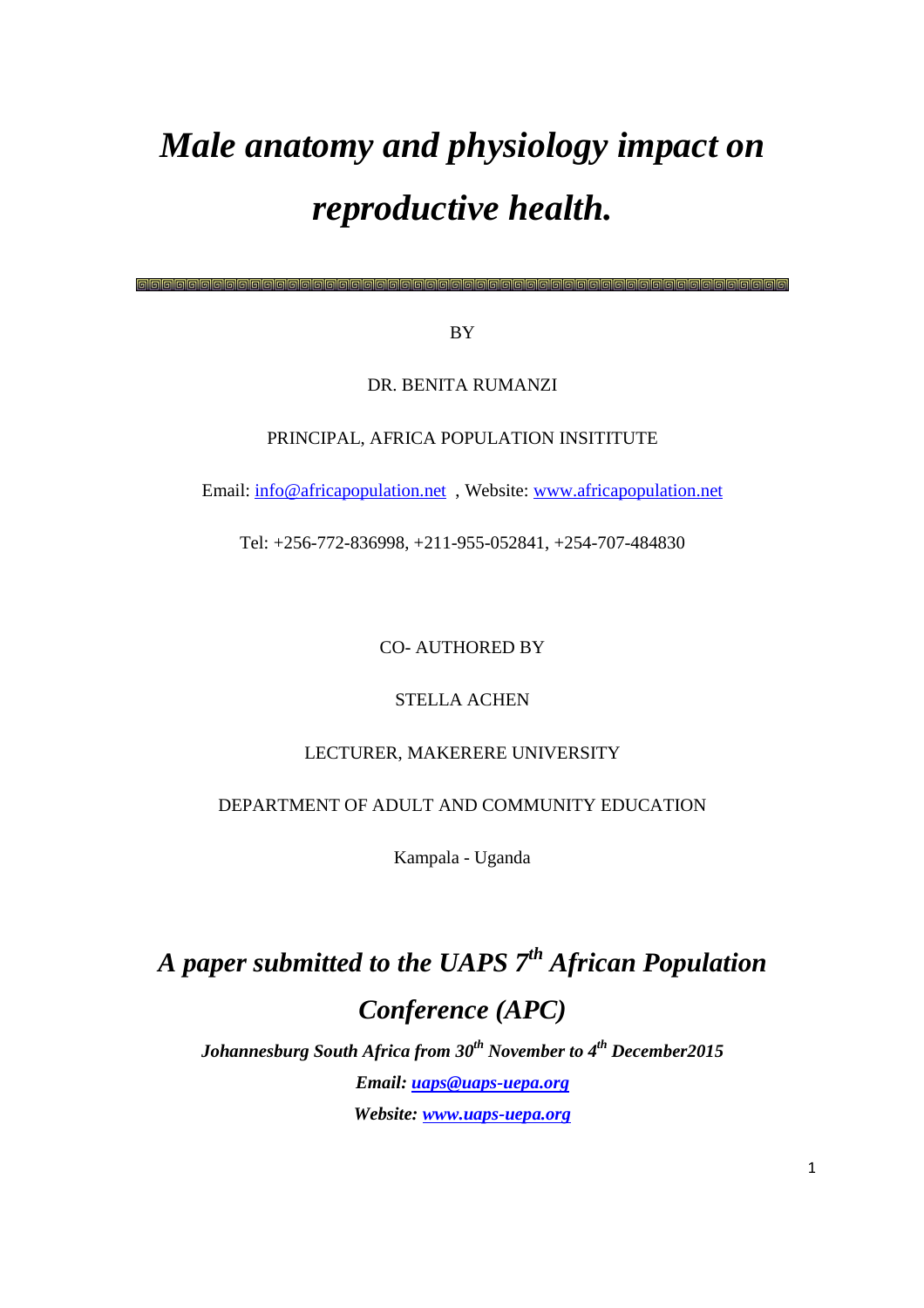# *Male anatomy and physiology impact on reproductive health.*

# **Executive Summary**

This research had a practical element to investigate questions raised by men; It primarily targeted the 300 men across the sub Saharan Africa as well as document review and literature. Sexual health is a source of concern for many men, yet some men were not comfortable talking to their doctors about sex. Problems like getting an erection, keeping an erection and less interest in sex keep someone from enjoying sex. This study investigated more on Male infertility, Sexual problems and Physiology as well as pertinent issues like Sexuality in Later Life , Aging Changes in the Male Reproductive System and Men's Sexual Health, Erectile Dysfunction, The Myth or Reality of Male Menopause and Penis-Enlargement. There is evidence based need for the development of guidelines for enhancing male's sexual life by eliminating the myth and affirming the realities to properly understand and appreciate the normal anatomy and physiology of male reproduction.

#### **Reasons and purposes for undertaking this project**

This programme of study continues personal research and professional practice in the field of Health Sciences, particularly within the area of Male Reproductive Health, there is evidence of constant innovation and changing approaches to determination of reproductive health behavior; however, the wide ranging and long term issues of male health has clearly become a secondary consideration. This research underpins the impact of male anatomy and physiology on a man's sexual life in particular and reproductive health in general. Many people want and need to be close to others as they grow older.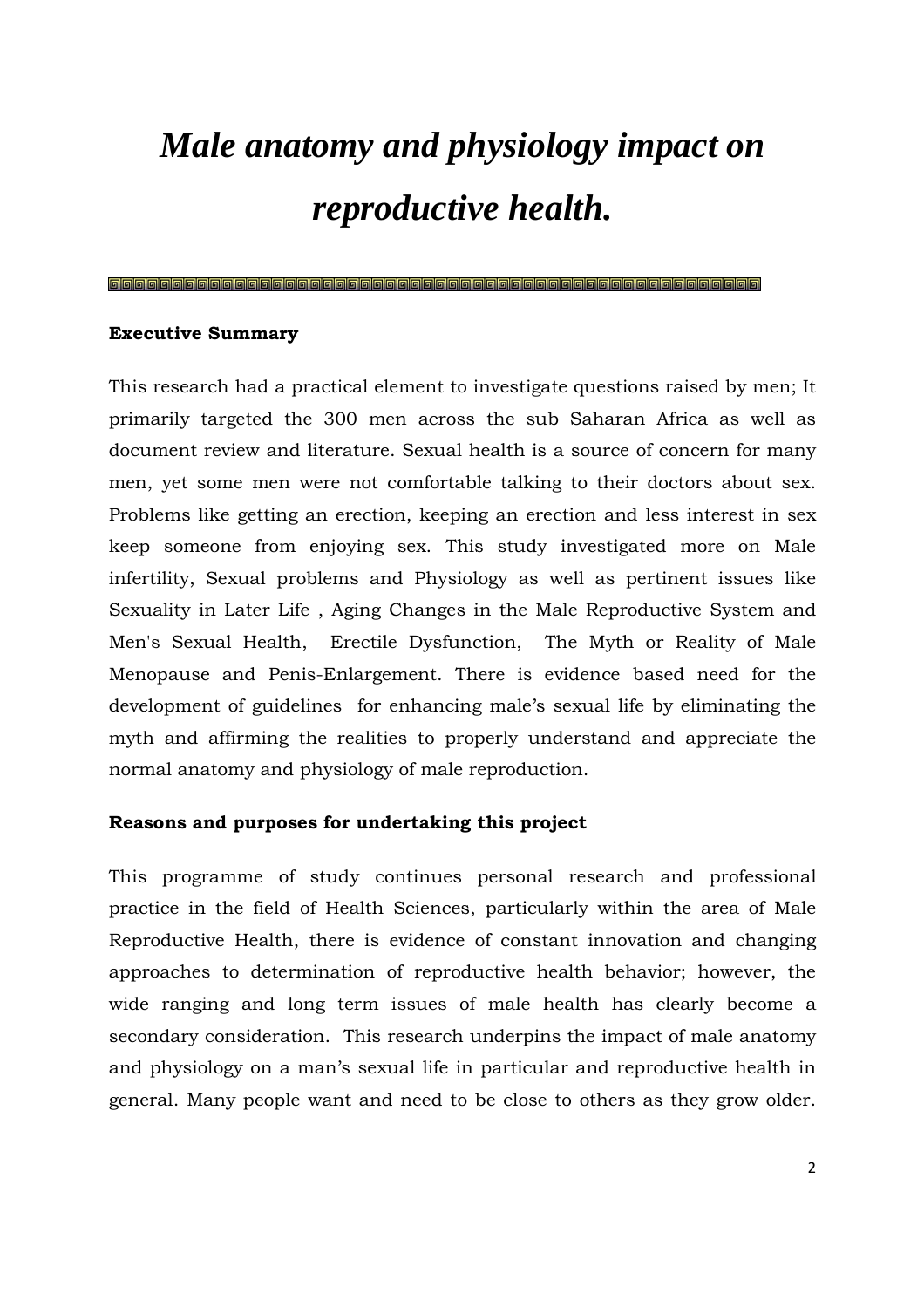This includes the desire to continue an active, satisfying sex life as they grow older. But, with aging, there may be changes that can cause problems.

### **Research Aims**

Men's sexual health is an important aspect of men's health, whether you're trying to prevent pregnancy and sexually transmitted infections or you're worried about erectile dysfunction or other men's sexual health problems. For some men, worries about penis size top the list of their sexual health concerns. However, they can be probably more normal than they think. The research aims at the reflection that— penis-enlargement products and procedures aren't likely to be effective. As someone gets older, understanding common changes in men's sexual health is a key — and how to maintain a healthy and enjoyable sex life at any age.

#### **Methodology**

As envisaged the research included a practical element to investigate questions raised in the study, primarily targeted the 300 men across the sub Saharan Africa region. The study also employed a document review where by a number of literature has been gathered and summarized to come up with a concerted knowledge about males sexual health that is worth sharing in the attempt to answer most of the questions raised as sexual fears among men.

#### *Core Issues for investigation included:*

Sexual health is a source of concern for many men, yet some men were not comfortable talking to their doctors about sex. Others wrongly think that sexual problems are a normal part of aging. But treatment can help with many sexual health issues. No matter what age, talking about the major problems is a key especially if someone has: Problems getting an erection, Problems keeping an erection, Less interest in sex and Other problems that keep someone from enjoying sex. This study investigated more on Male infertility, Prostate health, Sexual problems and Male Physiology. It also explored other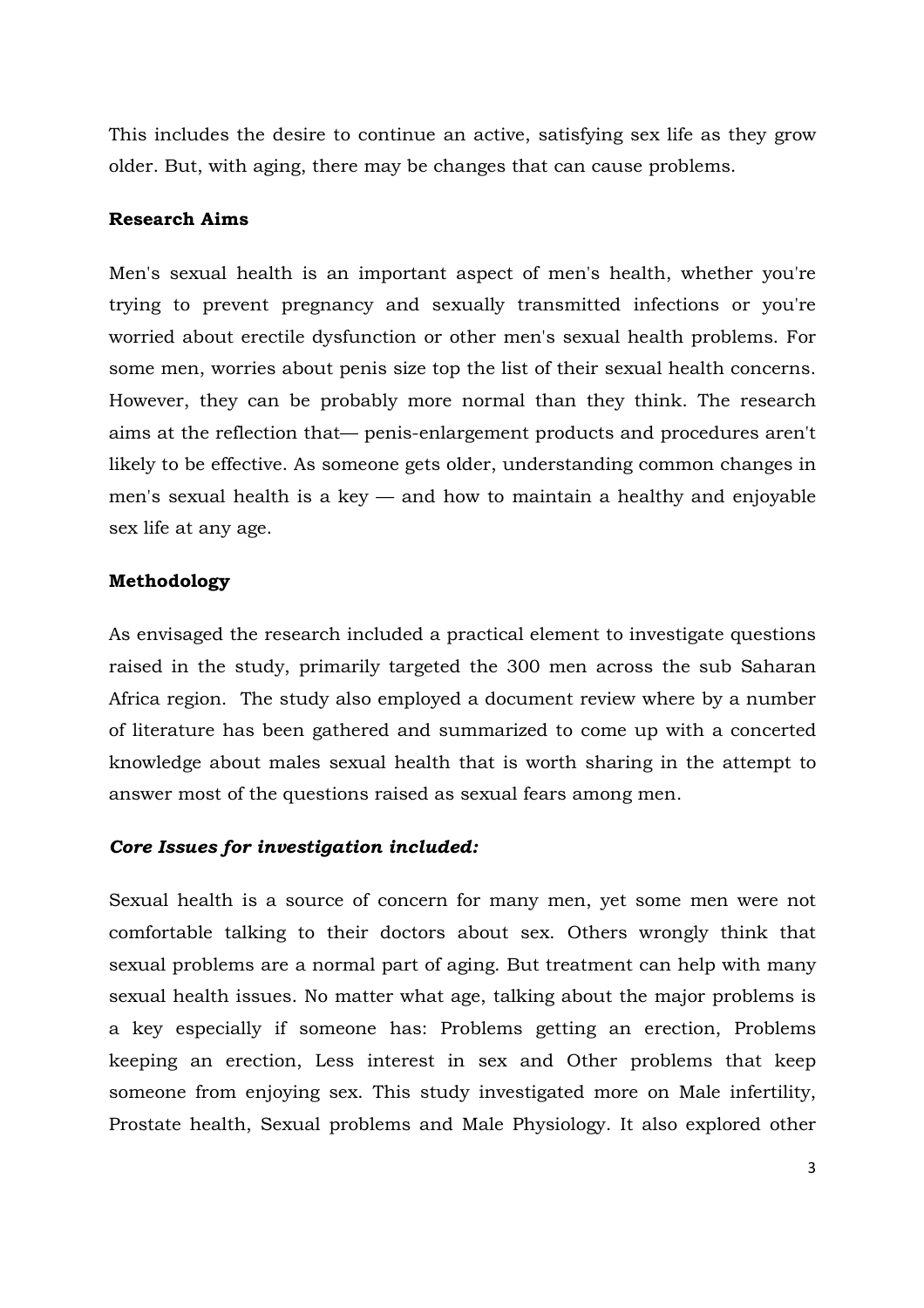pertinent issues to do with Sexuality in Later Life , Aging Changes in the Male Reproductive System, Diabetes and Men's Sexual Health, Effects of Cancer Treatment on Male Sexuality, Erectile Dysfunction, The Myth or Reality of Male Menopause, Penis-Enlargement Scams, Testicular Self-examination and Testosterone.

# *Research methods include:*

Use of questionnaires based on a standard format (e.g. *Likert* scale model) to obtain mainly qualitative responses from doctors and specialists in this field as key informants, complemented by the available literature. Transaction logs were inspected to see how a males sexual health can be attributed to their physiology. As far as possible validated quantitative questionnaires were used on approximately 300 individual males from sub-Saharan Africa who were interviewed and examined in to regard to their sexual life. The survey tool developed was piloted before using in the main phase of the study.

# *Analysis and Evaluative methods include:*

Standard statistical packages (SPSS) was used to examine any crosstabulation, or associations, or grouping which emerged through factor analysis. For the qualitative data, a qualitative data analysis software package was used to assist coding, and derivation of themes, from the data. A logistic regression model was fit at the multi variete level of analysis.

#### **Outcomes**

The general outcomes of the research were:

- Evidence that there is need for the development of guidelines to Male anatomy and physiological significance on their sexual life
- Need for guidelines for enhancing male's sexual life by eliminating the myth and affirming the realities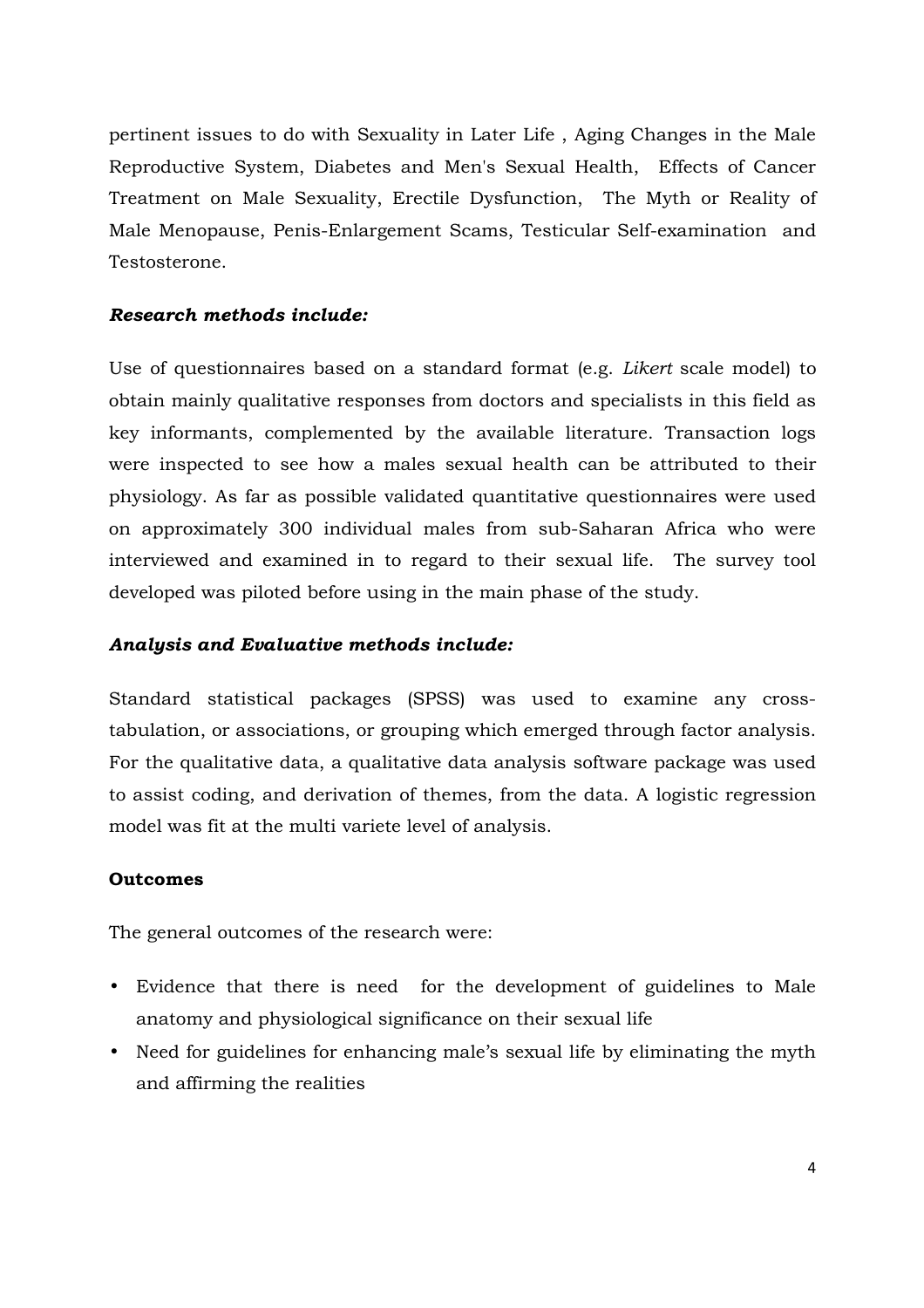• In order to properly understand the causes and treatment of male infertility it is essential to appreciate the normal anatomy and physiology of male reproduction.

#### **Some Relevant Literature**

The human male reproductive system includes the hypothalamic-pituitarygonadals axis, the epididymis, vas deferens, seminal vesicles, prostate and the urethra. Production of spermatozoa requires approximately 3 months from the initial mitotic division. The testis is composed primarily of seminiferous tubules packed closely together (95% of testicular volume), and interstitial cells. Each tubule is 30-70 cm long and 200-300 microns in diameter. There are approximately 500 tubules per testis. The cells within the seminiferous tubules are germ cells that mature into spermatozoa, and Sertoli cells that serve as supporting cells for developing germ cells. Sertoli cells create a blood-estis barrier, and separate the germinal epithelium into basal and adluminal compartments.

The major cell in the interstitial space outside the seminiferous tubule is the Leydig cell, which produces testosterone, a necessary component for germ cell maturation. Male fertility requires the production by the testes of large numbers of normal spermatozoa through a complex process of **spermatogenesis**. This process is divided into three major parts: 1. Mitosisthe multiplication of spermatogonia 2. Meiosis-reduction of chromosome number from diploid to haploid. Type B spermatogonia is converted into primary spermatocyte which divides to secondary spermatocyte and divide again to form round spermatids.3. Spermiogenesis-transformation of round spermatid into the spermatozoon.

The mature spermatozoon is released into the tubule lumen. It is approximately 60 microns in length. The head consists of the condensed nucleus, the acrosome, membrane-bound organelle that contains the enzymes required for penetration of the egg prior to fertilization. The tail consists of a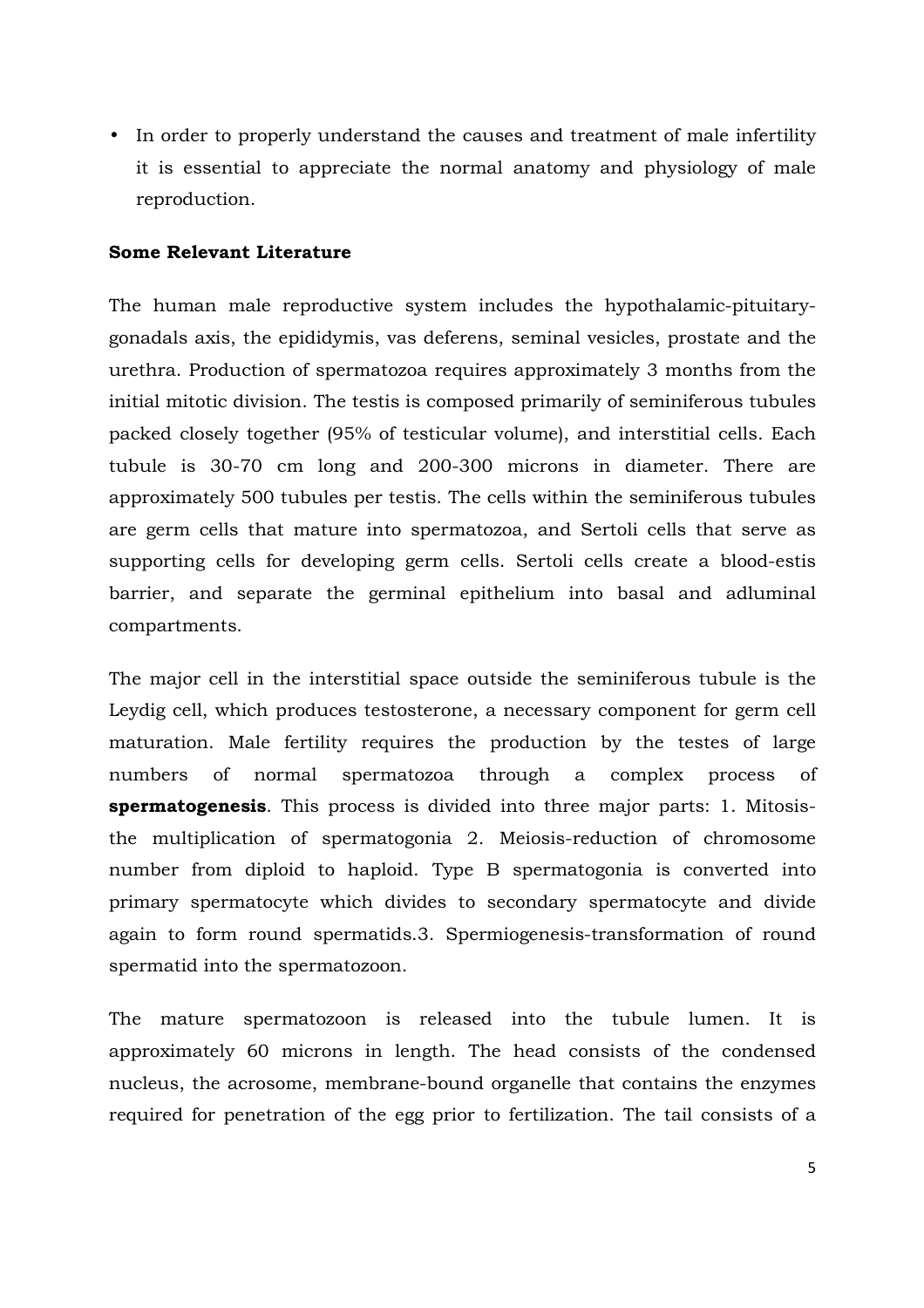middle piece containing mitochondria, the principal piece, and an end piece. Sperm form the seminiferous tubule enter the 6-8 efferent ducts connecting the testis to the caput epididymis. The epididymis is a single convoluted duct 3-4 meters in length, and is divided anatomically into caput (head), corpus (body), and cauda (tail). Epididymis serves as sperm conduit and sperm reservoir where sperm acquire motility and fertilizing capacity.

The vas deferens is approximately 35 cm tubular structure with distinct muscular layer. It is divided into convoluted, straight and ampullary portions. According to anatomical location the vas deferens is divided into scrotal, inguinal and reproperitoneal portions. Vas deferens is an androgen-dependent organ and transports sperm into the pelvis, where it joins the seminal vesicles to form the ejaculatory ducts, the largely collagenous tubes, which enter the prostatic urethra. Just prior to ejaculation, the testes are brought close to the abdomen and fluid is rapidly transported through the vas deferens to the ejaculatory duct and subsequently into the prostatic urethra.

Transport of spermatozoa through the female reproductive tract is very rapid: it takes about 15 minutes to reach abdominal cavity and about 1 hour to reach mature egg. Before fertilization occurs, spermatozoa undergo certain modifications including 3 major steps: capacitation, hyperactivation and acrosome reaction.

Capacitation takes about 5-6 hours. It is a calcium dependent process involving activation of ATPase, redistribution of mannose receptors, glycoproteins and glycolipids on the sperm surface. Angiotensin converting enzyme (ACE) is released during capacitation and assumed to participate in the acrosome reaction. Hyperactivation. Hyperactivated motility results in enhanced lateral head displacement, reduced linearity, beat frequency and flagellar curvature.

Acrosome reaction. The spermatozoon initially binds to zona pellucida, a semipermeable membrane for the molecules up to 170 kDa. The acrosome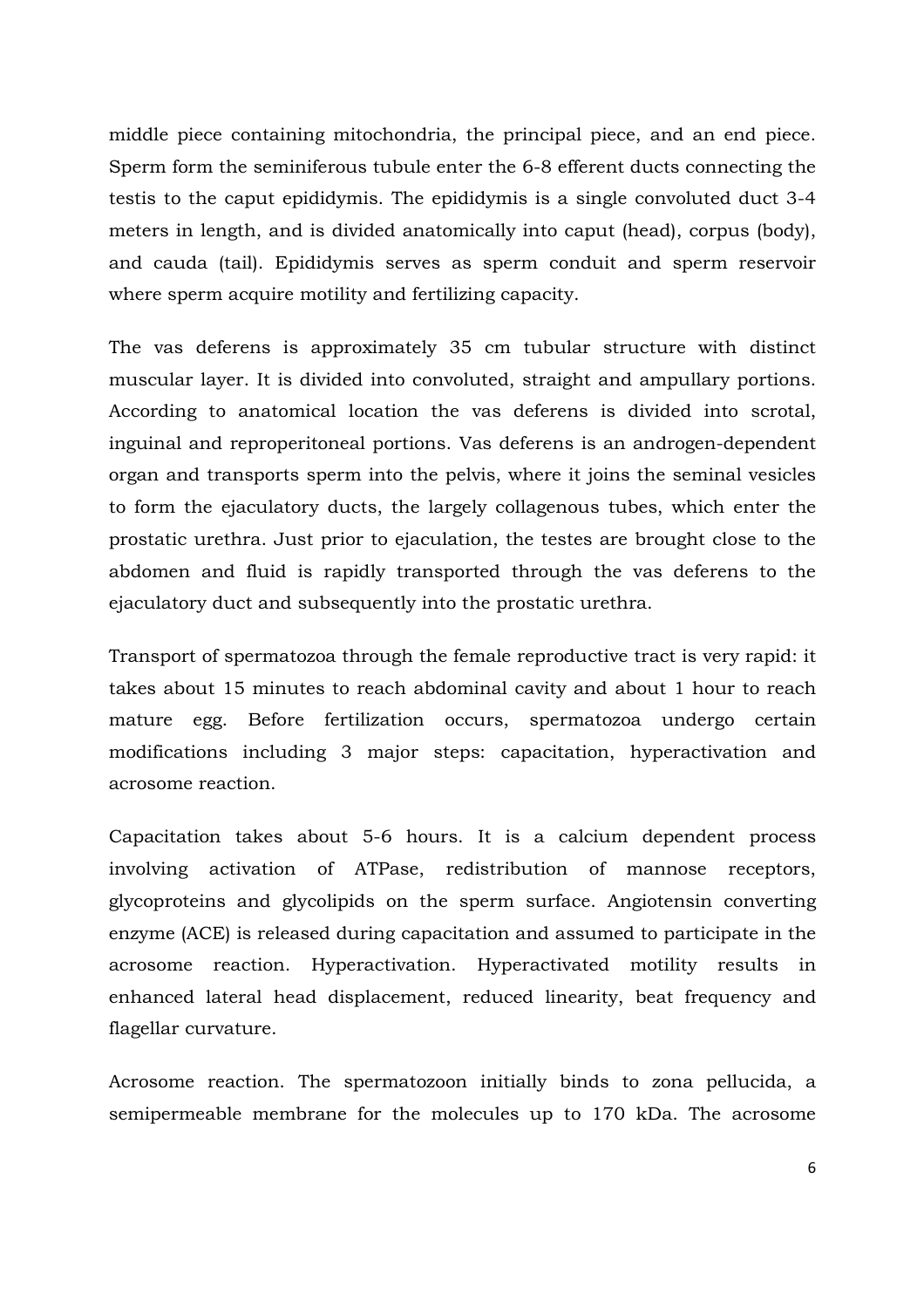reaction involves fusion of outer and inner acrosomal membranes. It involves changes in membrane potentials, modification of pH, swelling and release of acrosomal enzymes. This reaction is accompanied by modifications in the sperm plasma membrane. Acrosome reacted spermatozoon may pass through zona pellucida into the perivitelline space (this process may take about 1 hour). The fusion occurs between sperm plasma membrane and oolemma. Actual molecular signalling mechanism for the sperm acrosome reaction is very poorly understood.

Eventually the whole spermatozoon is retracted into the oocyte and become immotile with subsequent decondensation of sperm head, disappearance of nuclear membrane, and decondensation of chromosomes. Usually only one spermatozoon reaches the perivitelline space and sperm-egg fusion takes place.After fusion occurs, additional spermatozoa entry is blocked by cortical reaction.

Endocrinology of male reproduction. Pulsatile hypothalamic release of GRH stimulates the secretion of FSH and LH by anterior pituitary. These hormones then act at the level of the testis. LH stimulating testosterone production by the Leydig cells, and FSH acting on the Sertoli cell to support spermatogenesis. Serum testosterone and inhibin ( Sertoli-cell product) downregulate LH and FSH secretion via negative feedback loop.

#### **Male sexual anatomy**

The male reproductive system includes the following structures:

**Penis:** The external male sex organ used to copulate and ejaculate semen and to convey urine outside the body. The penis contains two chambers, the corpora cavernosa, which run the length of the organ. These are filled with spongy tissue and surrounded by a membrane called the tunica albuginea. The spongy tissue contains smooth muscles, fibrous tissues, spaces, veins, and arteries. The urethra, which is the channel for urine and ejaculate, runs along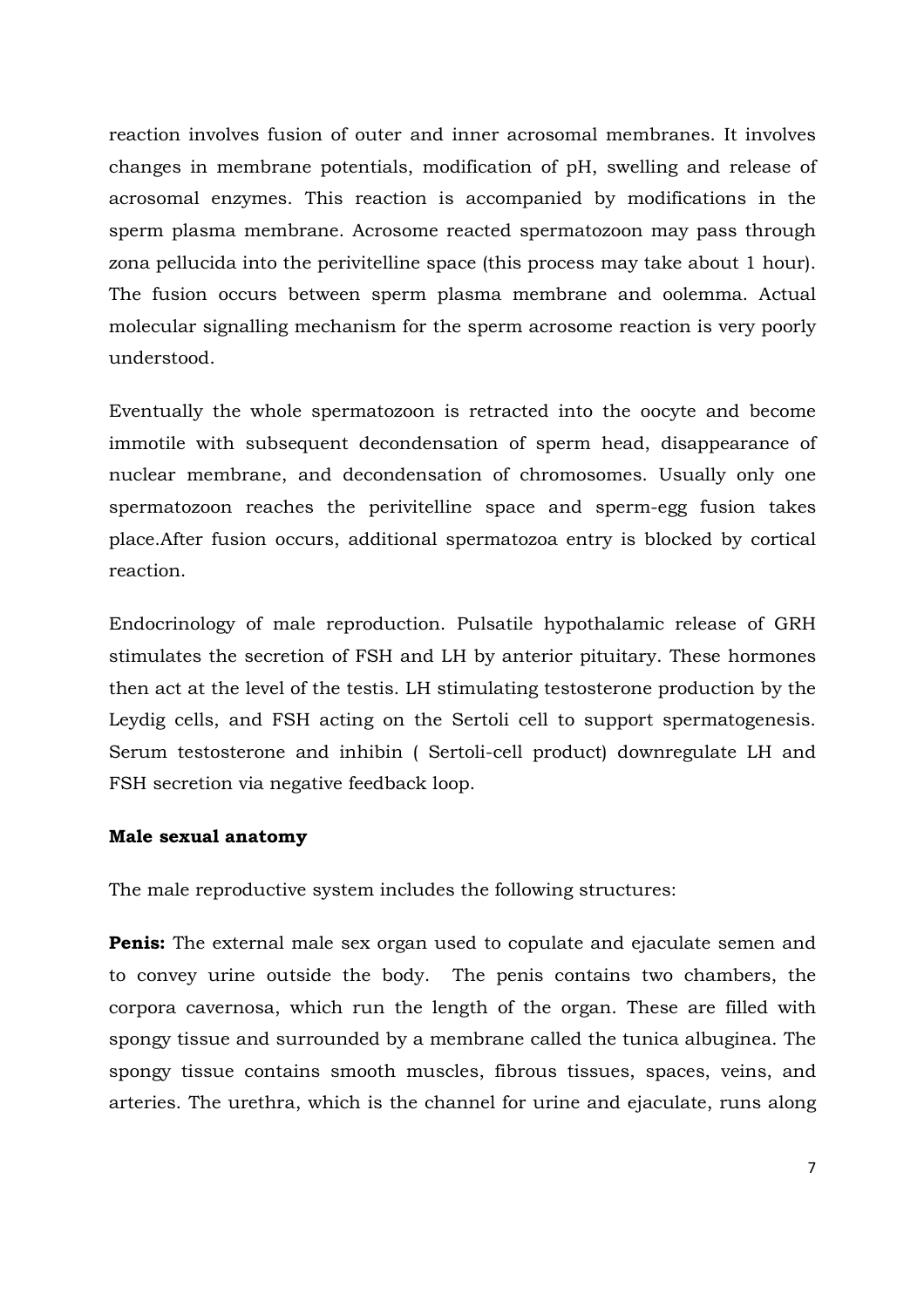the underside of the corpora cavernosa. The urethra emerges at the glans, the rounded tip of the penis. The penis is the counterpart of the clitoris in the female.

**Scrotum:** A pouch of skin which contains the testes, epididymides, and lower portions of the spermatic cords. The scrotum is a sac that hangs behind and below the penis, and contains the testes (testicles), the male sexual glands. The scrotum's primary function is to maintain the testes at approximately 34 C, the temperature at which the testes most effectively produce sperm.

**Testes/Testicles:** The testes (or testicles) are two olive-sized oval bodies, one on the right side and one on the left side. The testes have two main functions: to produce sperm (the male sex cell) and to produce testosterone (the male sex hormone). The epididymides and the vasa deferentia are attached to the testicles and are important in transporting sperm cells after they develop in the testes. The term testicles includes the testes as well as the surrounding structures, such as the vas deferens and the epididymis. These two names, testes and testicles, are often used interchangeably even though their definitions are slightly different. Basically they are men's sexual glands, the two testes within the scrotum produce sperm and testosterone. Within each testis is a kilometer of ducts called the *seminiferous tubules*, the organs which generate sperm. Each testicle produces nearly 150 million sperm every 24 hours.

**Vas Deferens and Seminal Vesicles:** Once sperm are produced, they travel through a collection area, called the epididymis, and then through a tube or duct, called the vas deferens, which then joins the seminal vesicles to form the ejaculatory duct. The seminal vesicles produce a fluid that provides nutrients for the sperm and lubricates the urethra. This fluid mixes with other fluids to create the semen. During ejaculation, muscles surrounding the seminal vesicles contract and push out the sperm and the fluid from the seminal vesicles, much like squeezing a tube of toothpaste. The seminal vesicles are located behind the prostate and the bladder. Basically Vas Deferens are the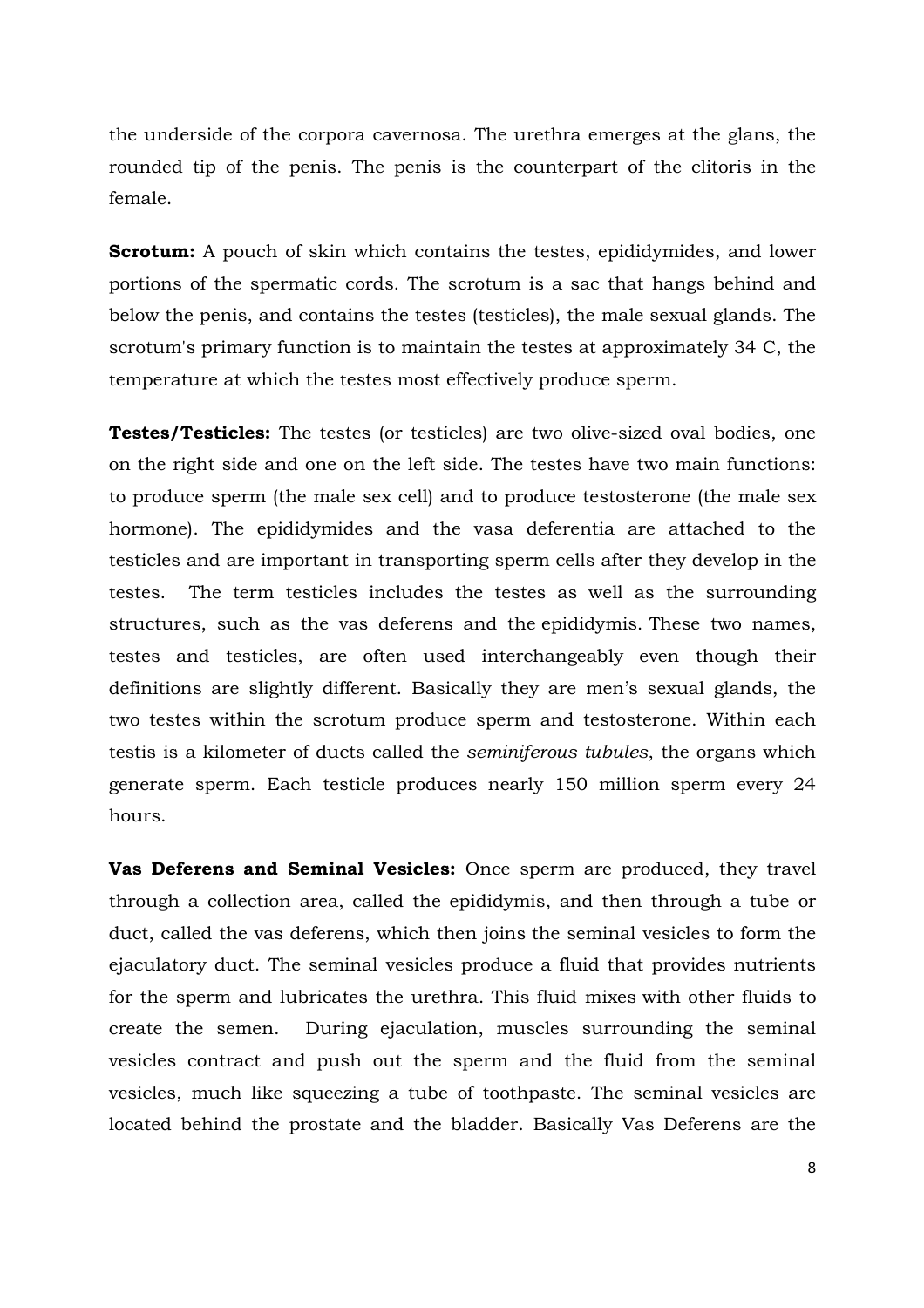ducts leading from the epididymis to the seminal vesicles. These are the ducts that are cut during the procedure known as vasectomy while Seminal Vesicles are the seminal vesicles produce *semen*, a fluid that activates and protects the sperm after it has left the penis during ejaculation

**Prostate Gland:** The prostate is a walnut-sized gland that lies below the urinary bladder and surrounds the urethra. Along with the seminal vesicles, the prostate gland produces a fluid, called prostatic fluid, that contains, protects, nourishes, and supports the sperm. The white, sticky fluid originally from the prostate forms most of the volume of the semen. The prostate has no known function other than reproduction. The prostate grows throughout life. This growth often causes a blockage in the urethra that affects voiding with such symptoms as urinary frequency, excessive voiding at night (nocturia), urgency of urination, and weakening of the urinary stream. This enlargement of the prostate, called benign prostatic hyperplasia (or BPH), can be treated with medication or various surgical procedures, such as laser or microwave therapy.

**Urethra:** The urethra is surrounded by the corpus spongiosum, one of the cylindrical spaces of soft tissue of the penis described earlier. In men, the urethra provides a dual purpose: to transport urine from the bladder and to transport the semen (sperm cells and fluid from the seminal vesicles and the prostate) out the tip of the penis. Scar tissue in this passage, called strictures, can cause urinary difficulty. Meatus: The opening at the tip of the penis to allow the passage of both urine and semen.

**Glans:** The glans is clearly visible in illustration (A) as the head of the penis. The glans is usually covered by the *prepuce* unless the penis is erect, except in circumsized men, whose foreskin has been surgically removed. The glans is highly sensitive, as is the *corona* that connects the glans to the shaft of the penis.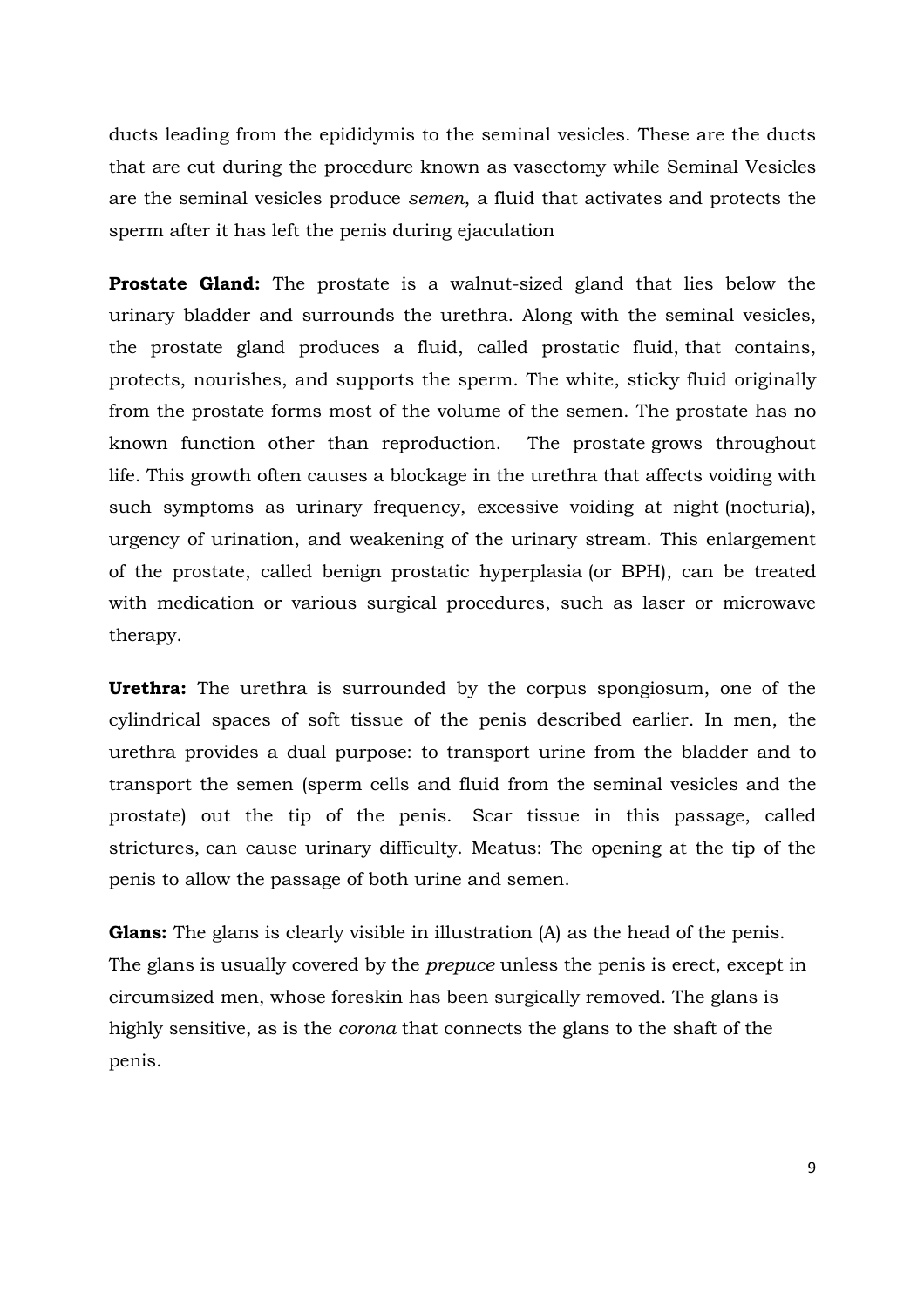**Corona:** The 'crown,' a ridge of flesh demarcating where the head of the penis and the shaft join.

**Frenulum, Frenum:** A thin strip of flesh on the underside of the penis that connects the shaft to the head.

**Foreskin, Prepuce:** A roll of skin which covers the head of the penis. It is rich in nerve endings. Surgical excision (removal) of the foreskin of men is called circumcision.

**Smegma:** A substance with the texture of cheese secreted by glands on each side of the frenulum in uncircumsized men.

# **Epididymis**

The epididymis is a 'holding pen' where sperm produced by the seminiferous tubules mature. The sperm wait here until ejaculation or nocturnal emission.

#### **Corpa Cavernosa**

The corpora cavernosa are the two spongy bodies of erectile tissue on either side of the penis which become engorged with blood from arteries in the penis, thus causing erection.

#### **Ejaculatory Ducts**

The path through the seminal glands which semen travels during ejaculation.

#### **Cowper's Glands**

The Cowper's glands secrete a small amount of pre-ejaculate fluid prior to orgasm. This fluid neutralizes the acidity within the urethra itself.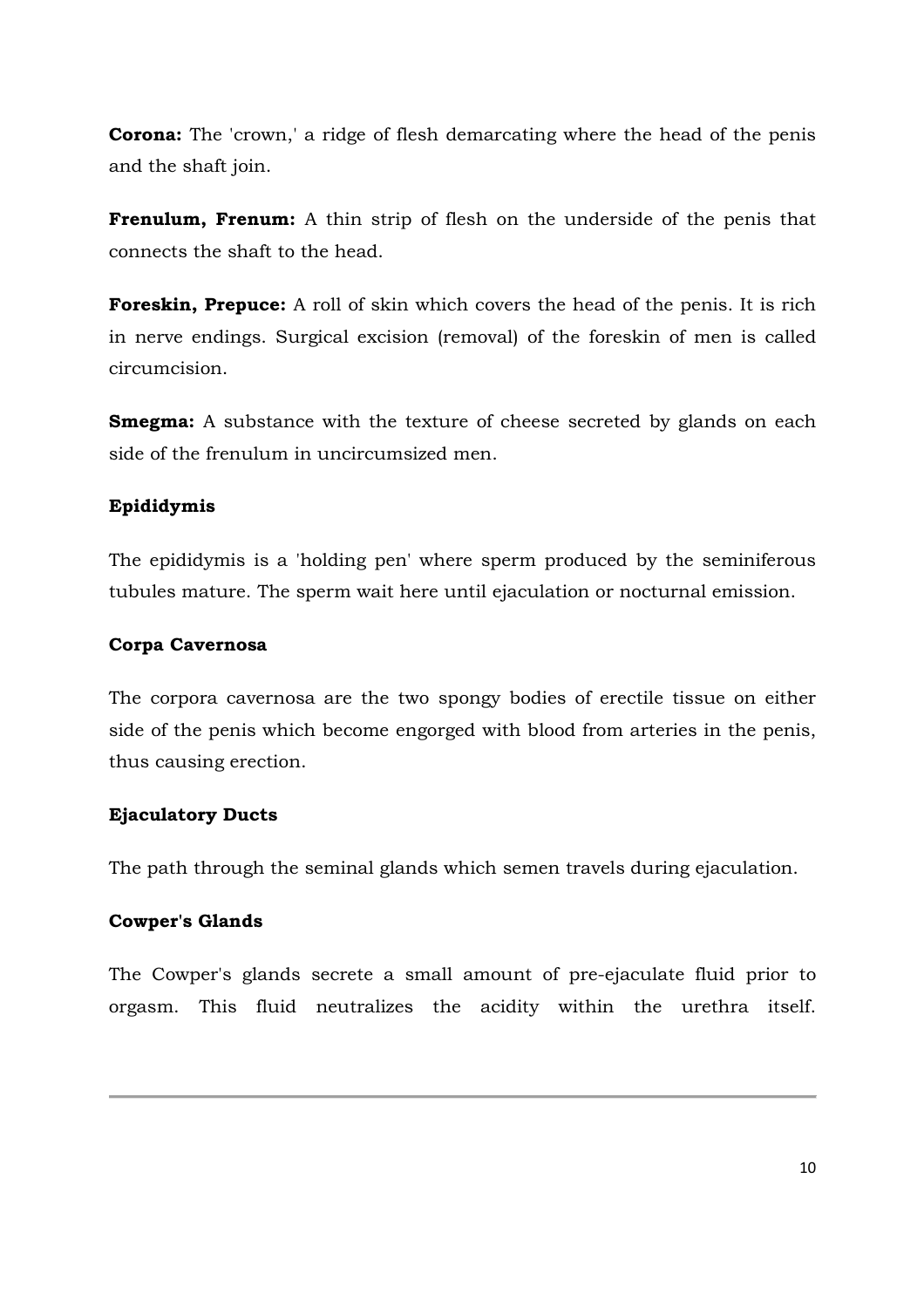# **Male genitalia**



#### **DISCUSSION OF FINDINGS**

# **What's the average size of the penis? What are the extremes?**

According to the book Mandens Krop (which is translated from English, but does not give the original title) the average is 15cm and 90% are between 13 and 18cm.The records for a fully functional penis are 1.5cm and 30cm. Here are some of the sampled average Penis Sizes by country; South Africa 15.9cm, France 16.0cm, USA 12.9cm, India 10.1cm, Korea 9.6cm, Japan 13.0cm. The data was acquired by Dr Eduardo Gomez de Diego who runs Andromedical, a clinic specializing in non-surgical penis enlargement and on other medical studies carried out worldwide. The world average length in erection has been established at 14cm. Health 24.com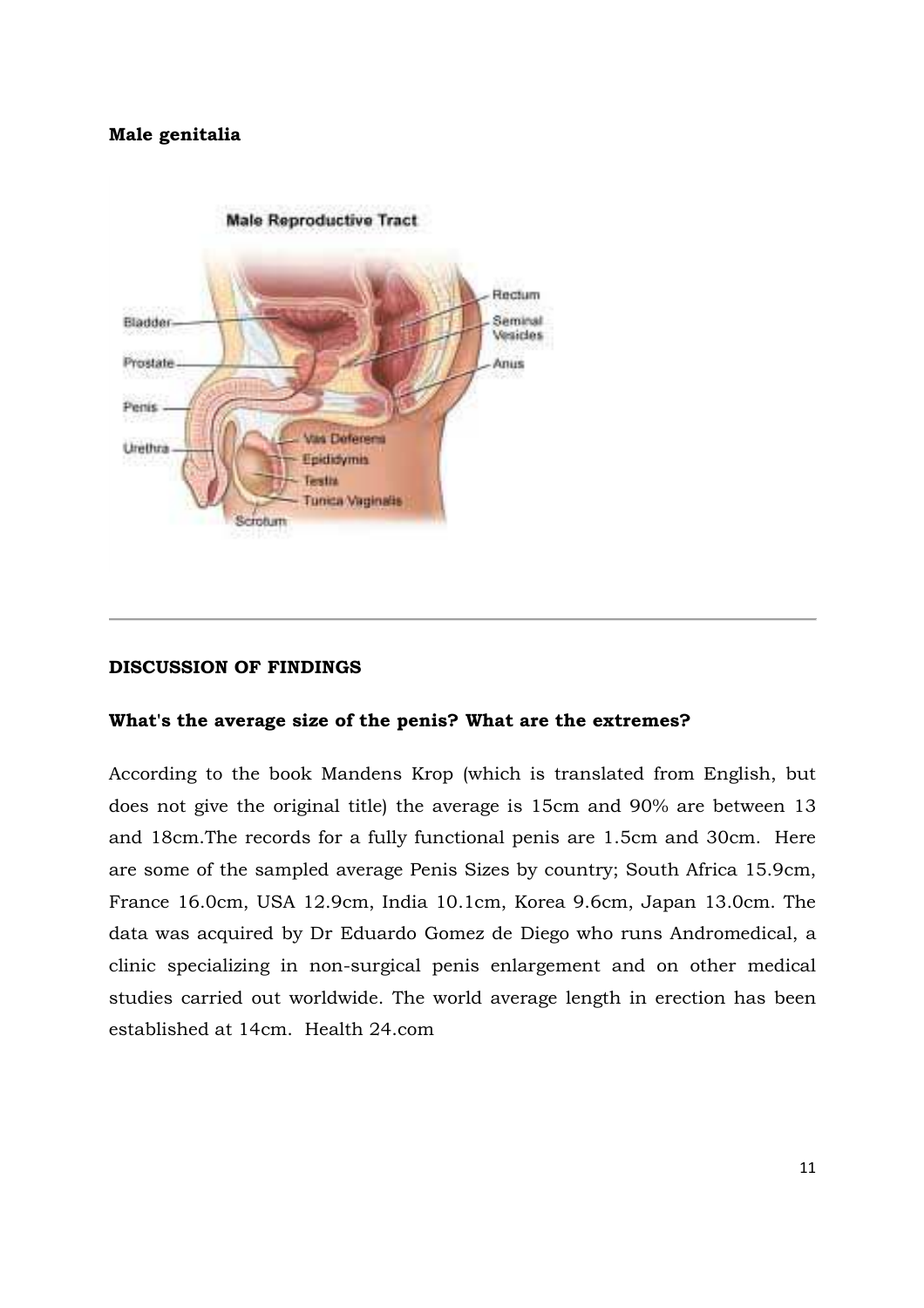#### **Is penis size important?**

This is probably one of the most frequently asked questions on alt.sex, and that's a shame, because it's really a pointless question. Penis size is important if and only if you think it is. If you have sex with men and you desire a large penis, then penis size is important *to you,* and only to you. If you feel your penis should be larger, then penis size is important *to you*, and only to you. Many women report that too many men are hung up on the size of their penises. The vagina is only eight to thirteen centimeters long, and even a small penis can touch every square centimeter within the vagina.

# **Can penis size be increased?**

Yes. There are two surgical procedures to increase penis size-- the Bihari Procedure, and Fat Injection. The *Bihari Procedure* consists of cutting the ligament that secures the base of the penis to the body. This gives between one-half and two inches of increased length to the penis; however, because the penis is no longer anchored to the body an erection no longer points 'up.' *Fat Injection* is the process of removing fat from the backs of the thighs and injecting it into the body of the penis to make the penis thicker. Because the body rejects a significant portion of the injection this procedure may need to be repeated several times and each operation carries with it a severe risk of infection.

#### **How do I measure my penis?**

First, while standing, get an erection. Okay, now gently angle your, ruler, equipment down until it is parallel to the floor. Set your ruler against your pubic bone just above the base of the penis, and measure to the tip. That's how the doctors do it.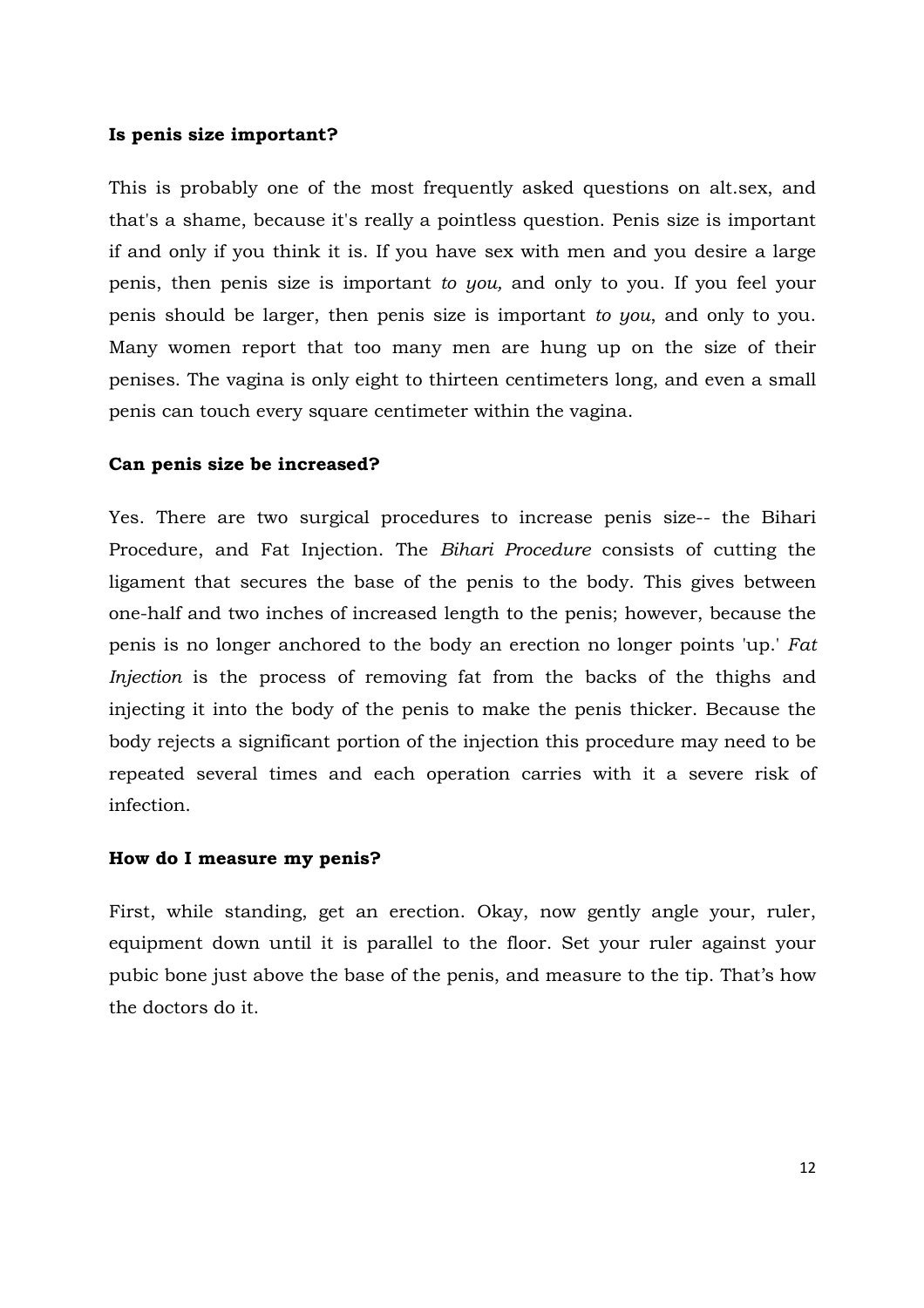#### **My penis bends down (or left, or right). Is there something wrong with it?**

One-quarter of all penises bend in some direction and some bend downward even when erect. Unless the bend is severe or causes you pain, there is nothing wrong or abnormal about your penis. It should not interfere with sexual intercourse. Some people report that a downward-bending penis is easier to fellate. In rare cases a condition called Peyrone's Syndrome can arise from childhood diseases. This condition is caused by scarring on one of the two corpora cavernosa within the penis, stunting its effectiveness during erection and causing the penis to bend almost 90 degrees in that direction. If you feel this may be the case, consult a urologist.

#### **What is circumcision and why is it done?**

Male circumcision is the surgical removal of the foreskin from the penis. When performed in a hospital, it is usually done shortly after birth by a doctor or midwife. Circumcisions are also given to Jewish boys by a mohel in a ceremony eight days after birth. Some Islamic boys are circumcised when they are older, around age 12. The majority of American boys are circumcised. Common reasons for circumcision include: religious beliefs; better hygiene, "normal" or "better" appearance, and "his penis should look like his father's." Common reasons against circumcision include: it is no longer necessary for hygienic reasons; it is a painful, barbaric practice; there is a possibility of infection or surgical error; destruction of sexual tissue reduces sexual sensitivity; "normal" or "better" appearance; and "his penis should look like his father's."

#### **What are blue balls?**

Blue Balls is a real condition! The "correct" term for blue balls is epididymitis, which is an inflammation of the epididymis. In simple terms blue balls occurs when the epididymis get blocked up with sperm that have left the testis but not the penis. The vas deferns are the conduit for the sperm from the testis to the urethra. When they get blocked you get pain. Why blue balls and not "swollen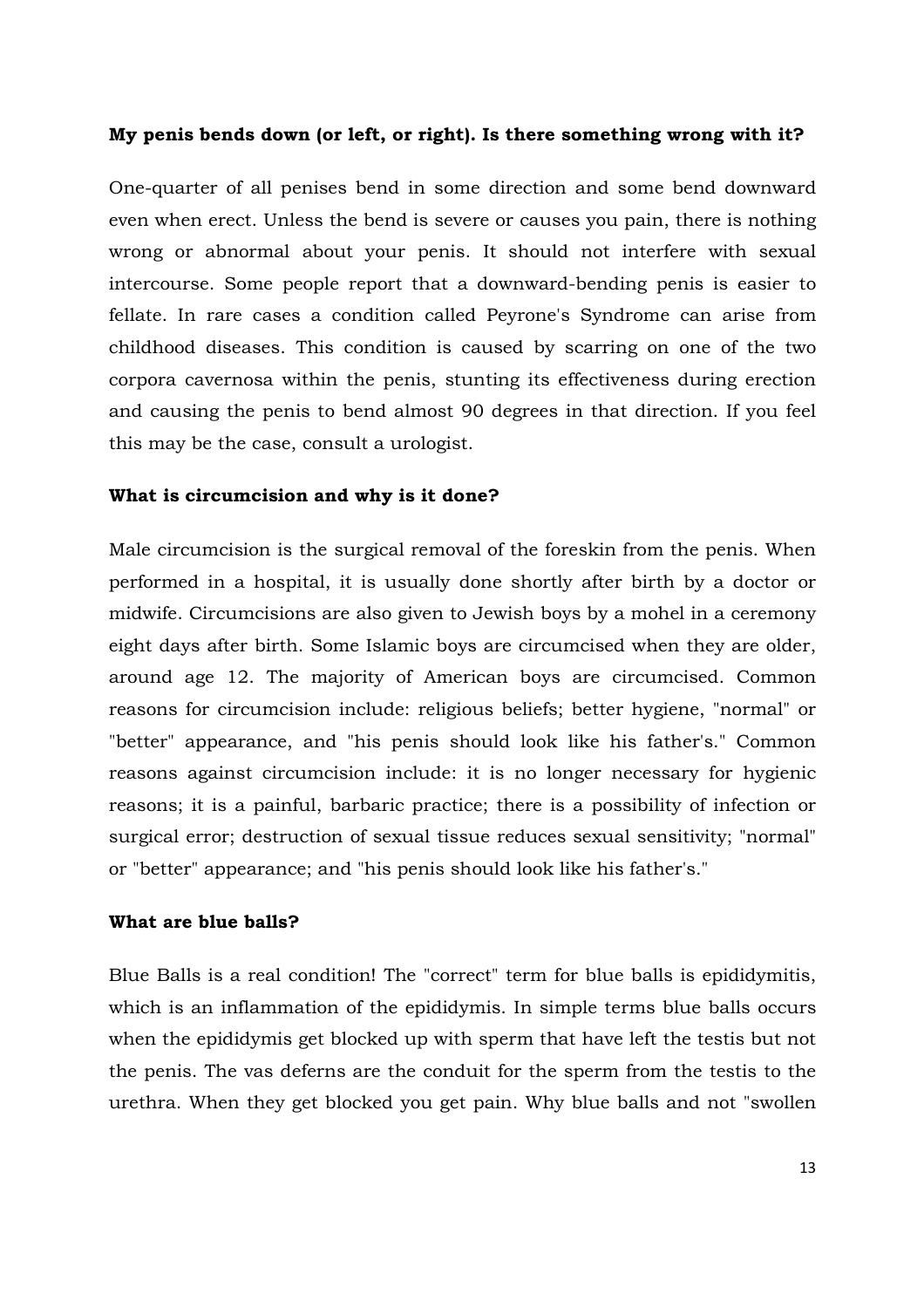balls," well maybe the connotation is that you balls have the "blues", or maybe its because with all that swelling some of the blood flow is restricted enough to cause some blueing of the area because of pooling blood.

#### **Why is the prostate mentioned so often during discussions of anal sex?**

The prostate is about the size of a walnut in a normal man, and is immediately behind the rectal wall about three centimeters inside the anus. It can be felt by placing one finger within the anus and feeling along the anterior wall for a round bulb. For some men, touching or rubbing this spot is extremely pleasurable; a rare few can even orgasm through this technique. Others report that the touch is painful or makes them feel as if they need to urinate.

# **What Are Normal Changes about Sexuality in Later Life?**

Normal aging brings physical changes in both men and women. These changes sometimes affect the ability to have and enjoy sex. A woman may notice changes in her vagina. As a woman ages, her vagina can shorten and narrow. Her vaginal walls can become thinner and also a little stiffer. Most women will have less vaginal lubrication. These changes could affect sexual function and/or pleasure. Talk with your doctor about these problems.

As men get older, impotence (also called erectile dysfunction—ED) becomes more common. ED is the loss of ability to have and keep an erection for sexual intercourse. ED may cause a man to take longer to have an erection. His erection may not be as firm or as large as it used to be. The loss of erection after orgasm may happen more quickly, or it may take longer before another erection is possible. ED is not a problem if it happens every now and then, but if it occurs often, talk with your doctor.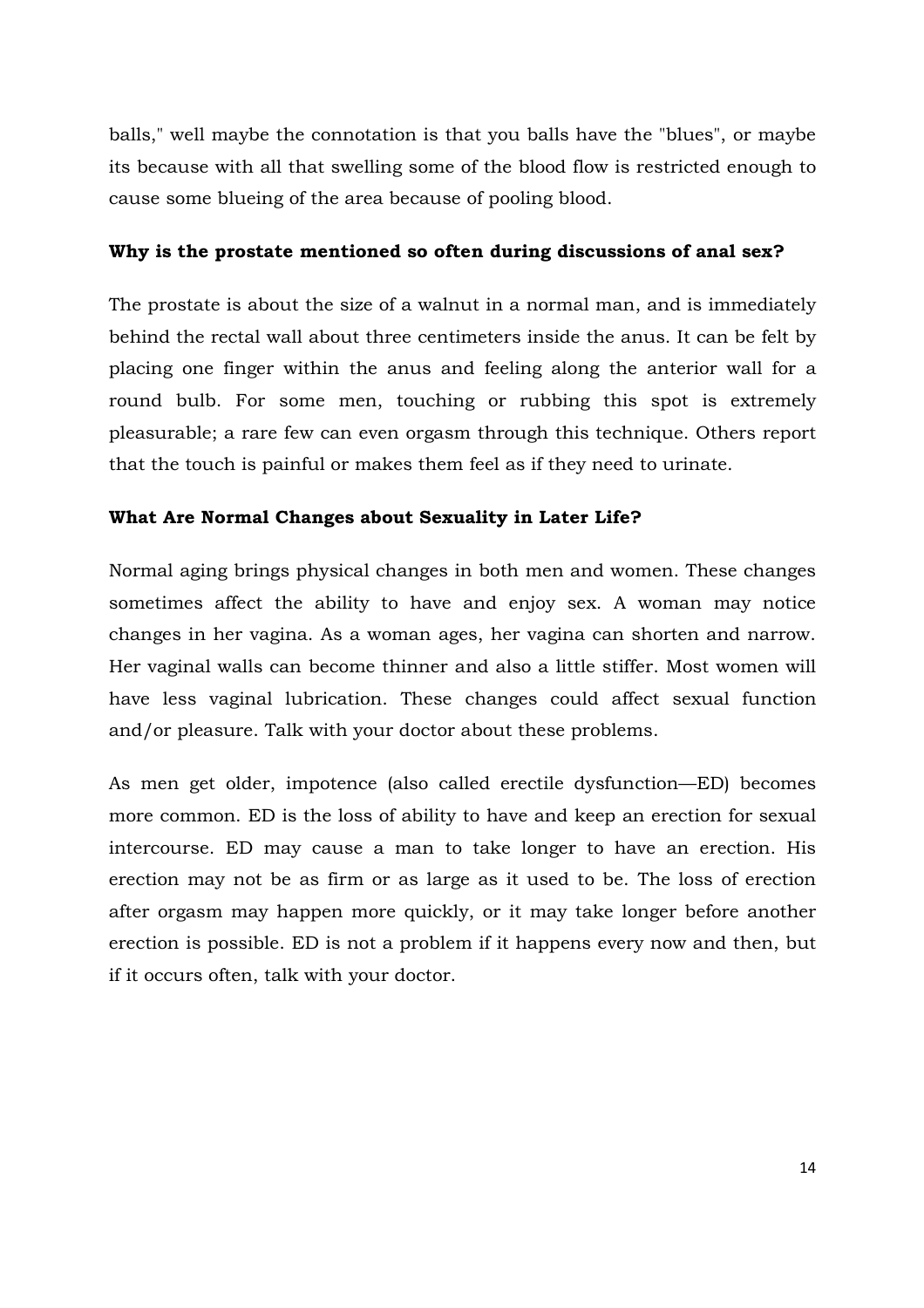#### **What Causes Sexual Problems?**

Some illnesses, disabilities, medicines, and surgeries can affect your ability to have and enjoy sex. Problems in your relationship can also affect your ability to enjoy sex.

*Arthritis*. Joint pain due to arthritis can make sexual contact uncomfortable. Joint replacement surgery and drugs may relieve this pain. Exercise, rest, warm baths, and changing the position or timing of sexual activity can be helpful.

*Chronic pain*. Any constant pain can interfere with intimacy between older people. Chronic pain does not have to be part of growing older and can often be treated. But, some pain medicines can interfere with sexual function. You should always talk with your doctor if you have unwanted side effects from any medication.

*Dementia.* Some people with dementia show increased interest in sex and physical closeness, but they may not be able to judge what is appropriate sexual behavior. Those with severe dementia may not recognize their spouse, but still seek sexual contact. This can be a confusing problem for the spouse. A doctor, nurse, or social worker with training in dementia care may be helpful.

*Diabetes*. This is one of the illnesses that can cause ED in some men. In most cases, medical treatment can help. Less is known about how diabetes affects sexuality in older women. Women with diabetes are more likely to have vaginal yeast infections, which can cause itching and irritation and make sex uncomfortable or undesirable.

*Heart disease*. Narrowing and hardening of the arteries can change blood vessels so that blood does not flow freely. As a result, men and women may have problems with orgasms, and men may have trouble with erections. People who have had a heart attack, or their partners, may be afraid that having sex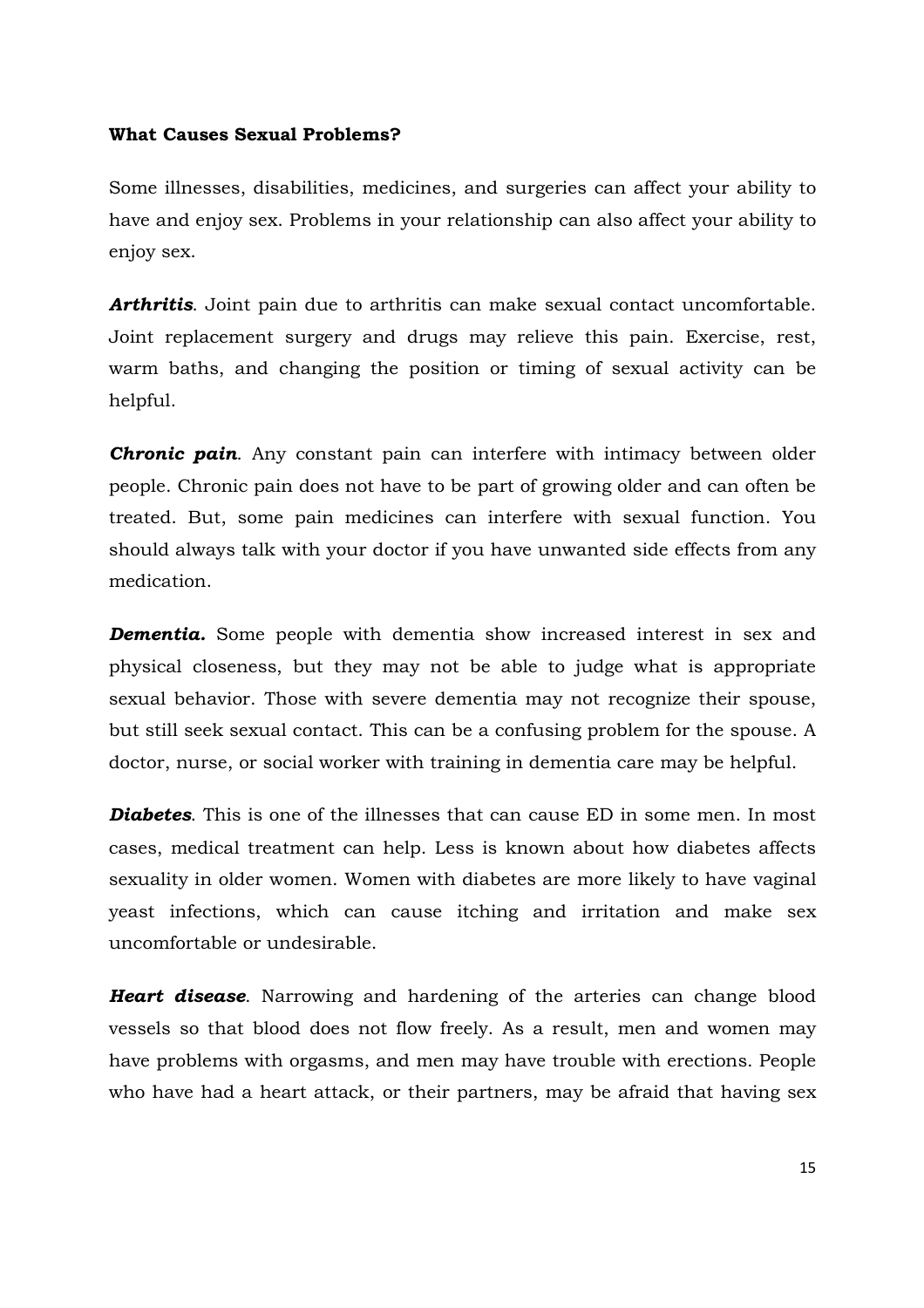will cause another attack. Sexual activity is often safe. Always follow your doctor's advice.

**Incontinence**. Loss of bladder control or leaking of urine is more common as we grow older, especially in women. Extra pressure on the belly during sex can cause loss of urine, which may result in some people avoiding sex. This can be helped by a change in positions. The good news is that incontinence can usually be treated.

**Stroke**. The ability to have sex is sometimes affected by a stroke. A change in positions or medical devices may help people with ongoing weakness or paralysis to have sex. Some people with paralysis from the waist down are still able to experience orgasm and pleasure.

**Surgery**. Prostatectomy is surgery that removes all or part of a man's prostate because of cancer or an enlarged prostate. It may cause urinary incontinence or ED. If removal of the prostate gland (radical prostatectomy) is needed, talk to your doctor before surgery about your concerns.

*Medications*. Some drugs can cause sexual problems. These include some blood pressure medicines, antihistamines, antidepressants, tranquilizers, appetite suppressants, drugs for mental problems, and ulcer drugs. Some can lead to ED or make it hard for men to ejaculate. Some drugs can reduce a woman's sexual desire or cause vaginal dryness or difficulty with arousal and orgasm. Check with your doctor. She or he may prescribe a different drug without this side effect.

*Alcohol*. Too much alcohol can cause erection problems in men and delay orgasm in many cases.

#### **Am I Too Old To Worry About Safe Sex?**

Age does not protect you from sexually transmitted diseases. Older people who are sexually active may be at risk for diseases such as syphilis, gonorrhea,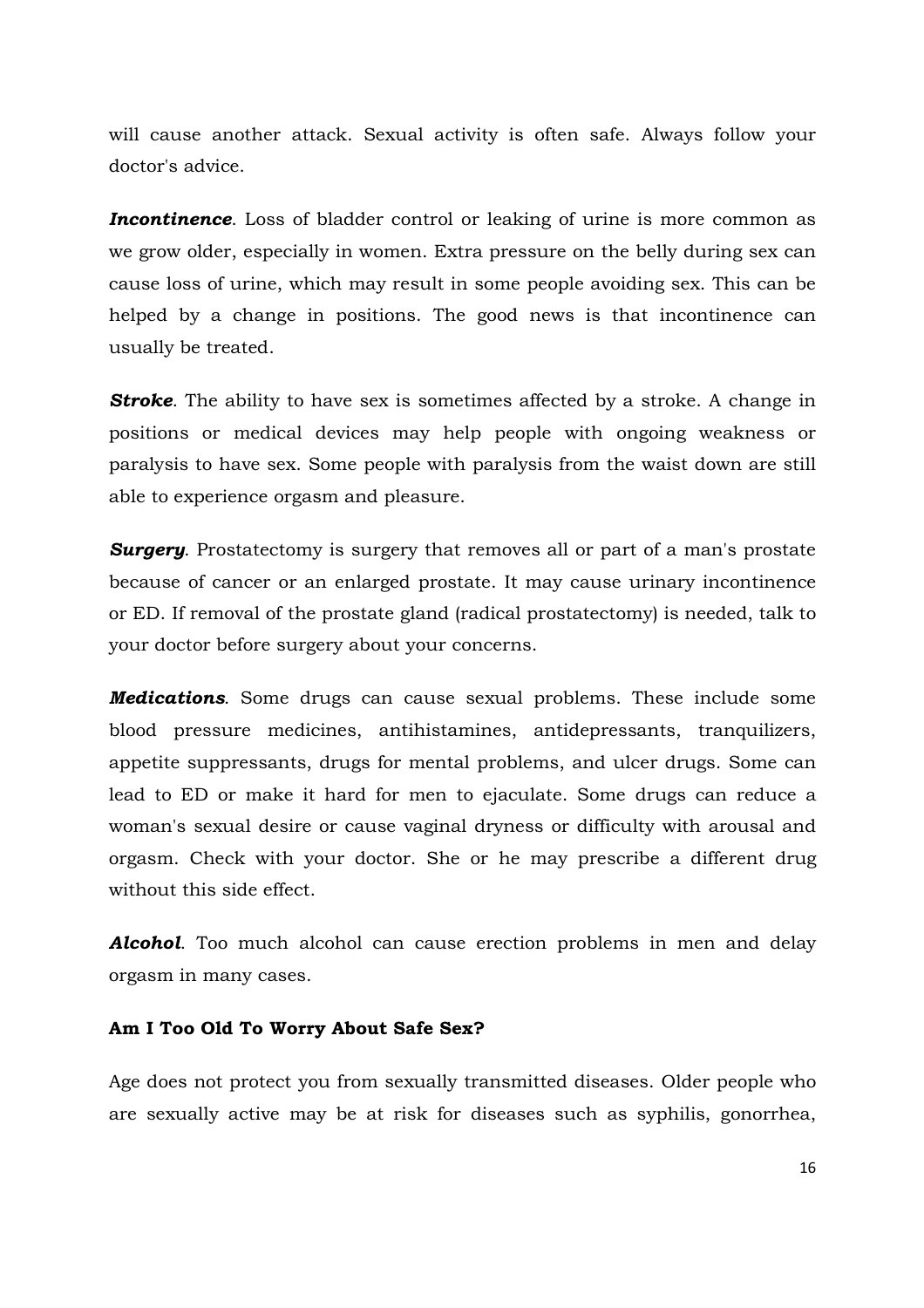chlamydial infection, genital herpes, hepatitis B, genital warts, and trichomoniasis.

Almost anyone who is sexually active is also at risk of being infected with HIV, the virus that causes AIDS. The number of older people with HIV/AIDS is growing. To protect yourself, always use a condom during sex. You are at risk for HIV/AIDS if you or your partner has more than one sexual partner or if you are having unprotected sex.

For women with vaginal dryness, lubricated condoms or a water-based lubricating jelly with condoms may be more comfortable. A man needs to have a full erection before putting on a condom. Talk with your doctor about ways to protect yourself from all sexually transmitted diseases. Go for regular checkups and testing. Talk with your partner. You are never too old to be at risk.

#### **Can Emotions Play a Part?**

Sexuality is often a delicate balance of emotional and physical issues. How you feel may affect what you are able to do. Many older couples find greater satisfaction in their sex life than they did when they were younger. They have fewer distractions, more time and privacy, no worries about getting pregnant, and intimacy with a lifelong partner.

Some older people are concerned about sex as they age. A woman who is unhappy about how her looks are changing as she ages may think her partner will no longer find her attractive. This focus on youthful physical beauty may get in the way of her enjoyment of sex. Men may fear that ED will become a more common problem as they age. Most men have a problem with ED once in awhile. But, if you worry too much about that happening, you can cause enough stress to trigger ED.

Older couples face the same daily stresses that affect people of any age. They may also have the added concerns of age, illness, retirement, and other lifestyle changes, all of which may lead to sexual difficulties. Try not to blame yourself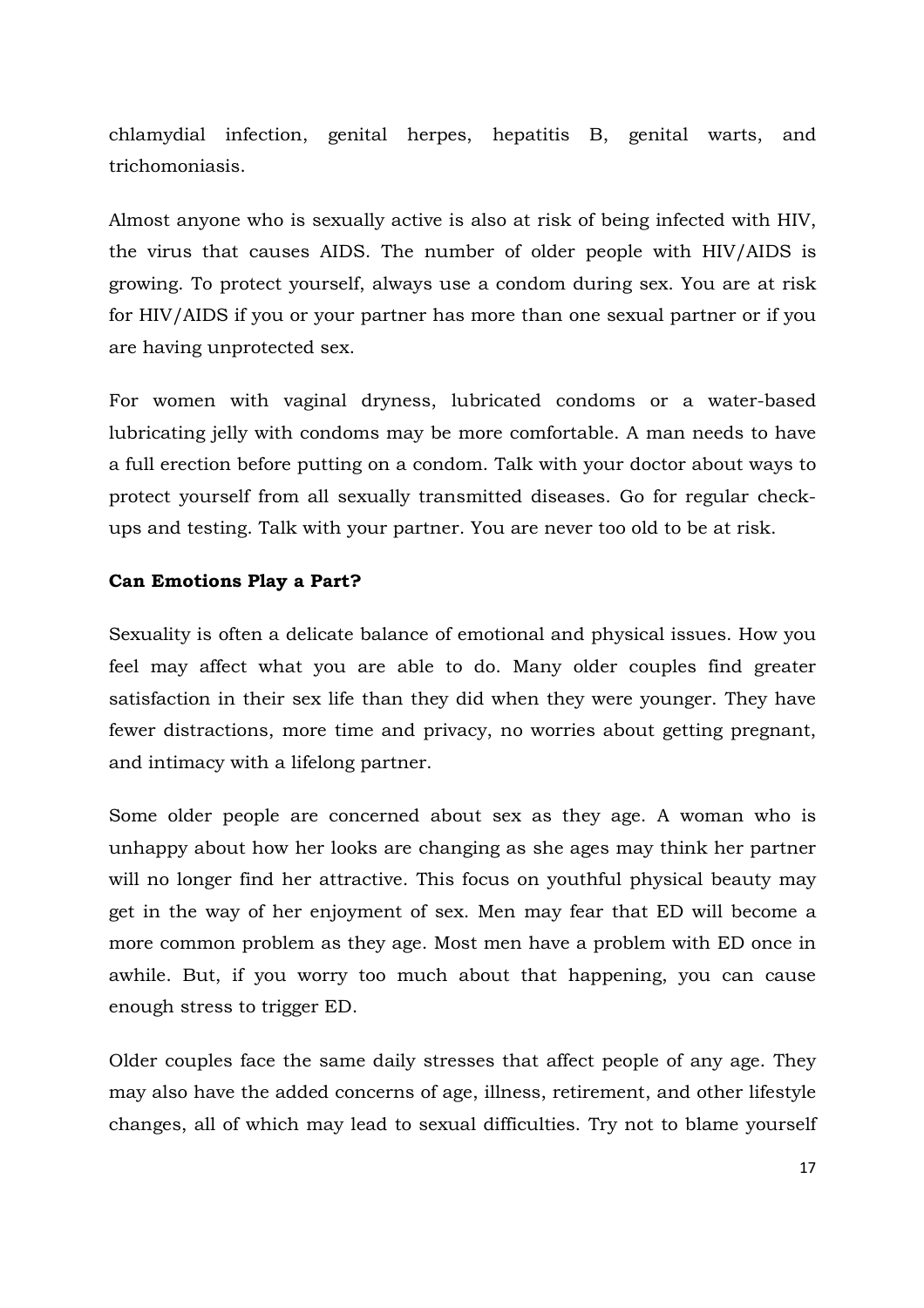or your partner. You may find it helpful to talk to a therapist. Some therapists have special training in helping with sexual problems. If your male partner is troubled by ED or your female partner seems less interested in sex, don't assume he or she is no longer interested in you or in sex. Many of the things that cause these problems can be helped.

# **What Can I Do?**

There are things you can do on your own for an active sexual life. Make your partner a high priority. Take time to enjoy each other and to understand the changes you both are facing. Try different positions and new times, like having sex in the morning when you both may be well rested. Don't hurry—you or your partner may need to spend more time touching to become fully aroused. Masturbation is a sexual activity that many older people, with and without a partner, find satisfying.

Some older people, especially women, may have trouble finding a romantic or sexual partner. That's because women tend to live longer than men. To meet new people, try activities that other seniors enjoy. Some ideas include mall walking, volunteer jobs, adult education classes at a community college, or day trips sponsored by your city or county recreation department.

Don't be afraid to talk with your doctor if you have a problem that affects your sex life. He or she may be able to suggest a treatment. For example, the most common sexual difficulty of older women is painful intercourse caused by vaginal dryness. Your doctor or a pharmacist can suggest over-the-counter vaginal lubricants or moisturizers to use. Water-based lubricants are helpful when needed to make sex more comfortable. Moisturizers are used on a regular basis, every 2 or 3 days. Or, your doctor might suggest a form of vaginal estrogen.

If ED is the problem, it can often be managed and perhaps even reversed. There are pills that can help. They should not be used by men taking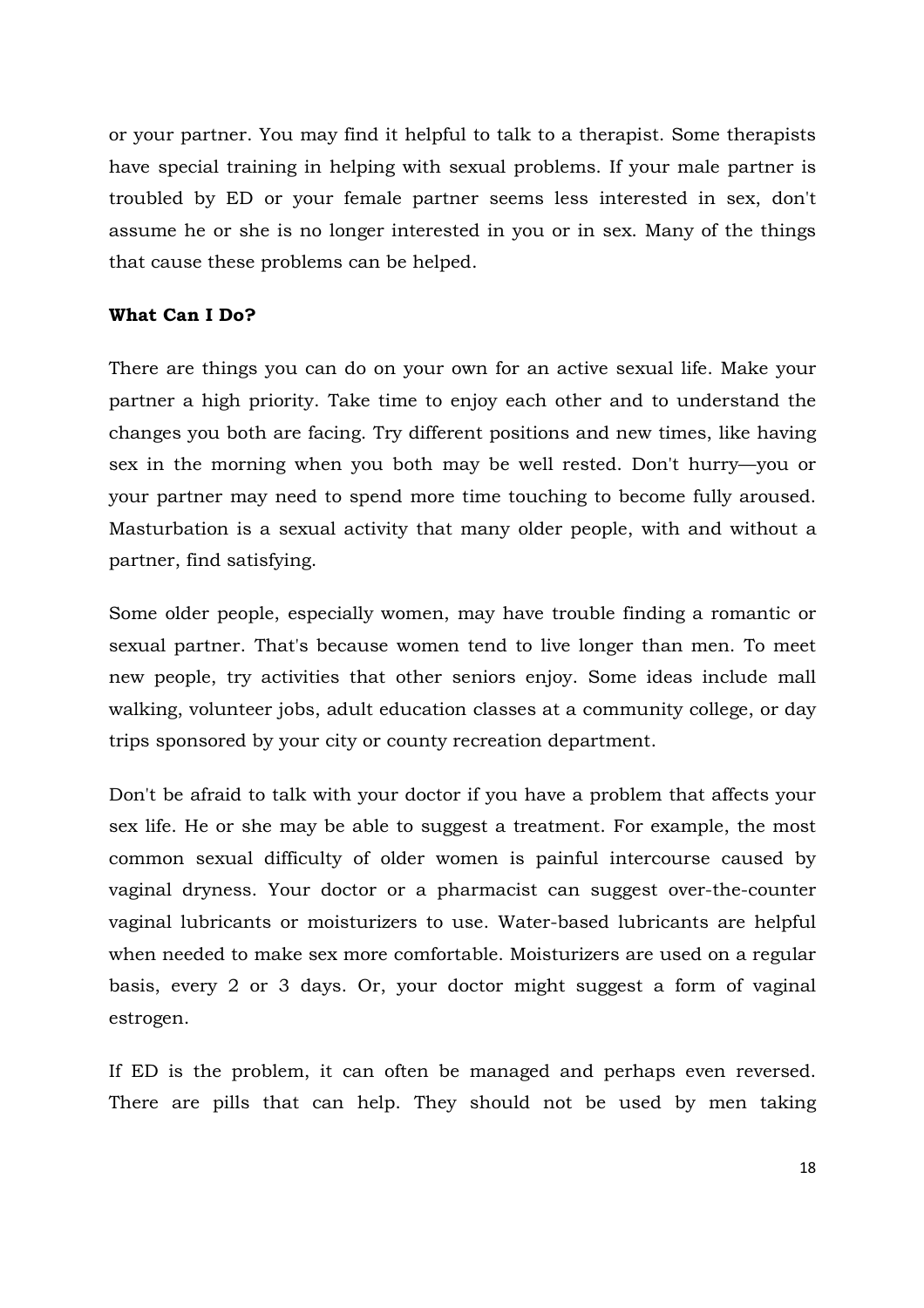medicines containing nitrates, such as nitroglycerin. The pills do have possible side effects. Other available treatments include vacuum devices, self-injection of a drug, or penile implants.

Physical problems can change your sex life as you get older. But, you and your partner may discover you have a new closeness. Talk to your partner about your needs. You may find that affection—hugging, kissing, touching, and spending time together—can make a good beginning.

#### **What are the Aging changes in the male reproductive system?**

Aging changes in the male reproductive system may include changes in testicular tissue, sperm production, and erectile function. These changes usually occur gradually.

Unlike women, men do not experience a major, rapid (over several months) change in fertility as they age (like menopause). Instead, changes occur gradually during a process that some people call andropause.

Aging changes in the male reproductive system occur primarily in the testes. Testicular tissue mass decreases and the level of the male sex hormone testosterone stays the same or decreases very slightly. There may be problems with erectile function. However, this is a general slowing, rather than a complete lack of function.

**Fertility:** The tubes that carry sperm may become less elastic (a process called sclerosis). The testes continue to produce sperm, but the rate of sperm cell production slows. The epididymis, seminal vesicles, and prostate gland lose some of their surface cells but continue to produce the fluid that helps carry sperm.

**Urinary function:** The prostate gland enlarges with age as some of the prostate tissue is replaced with a scarlike tissue. This condition, called benign prostatic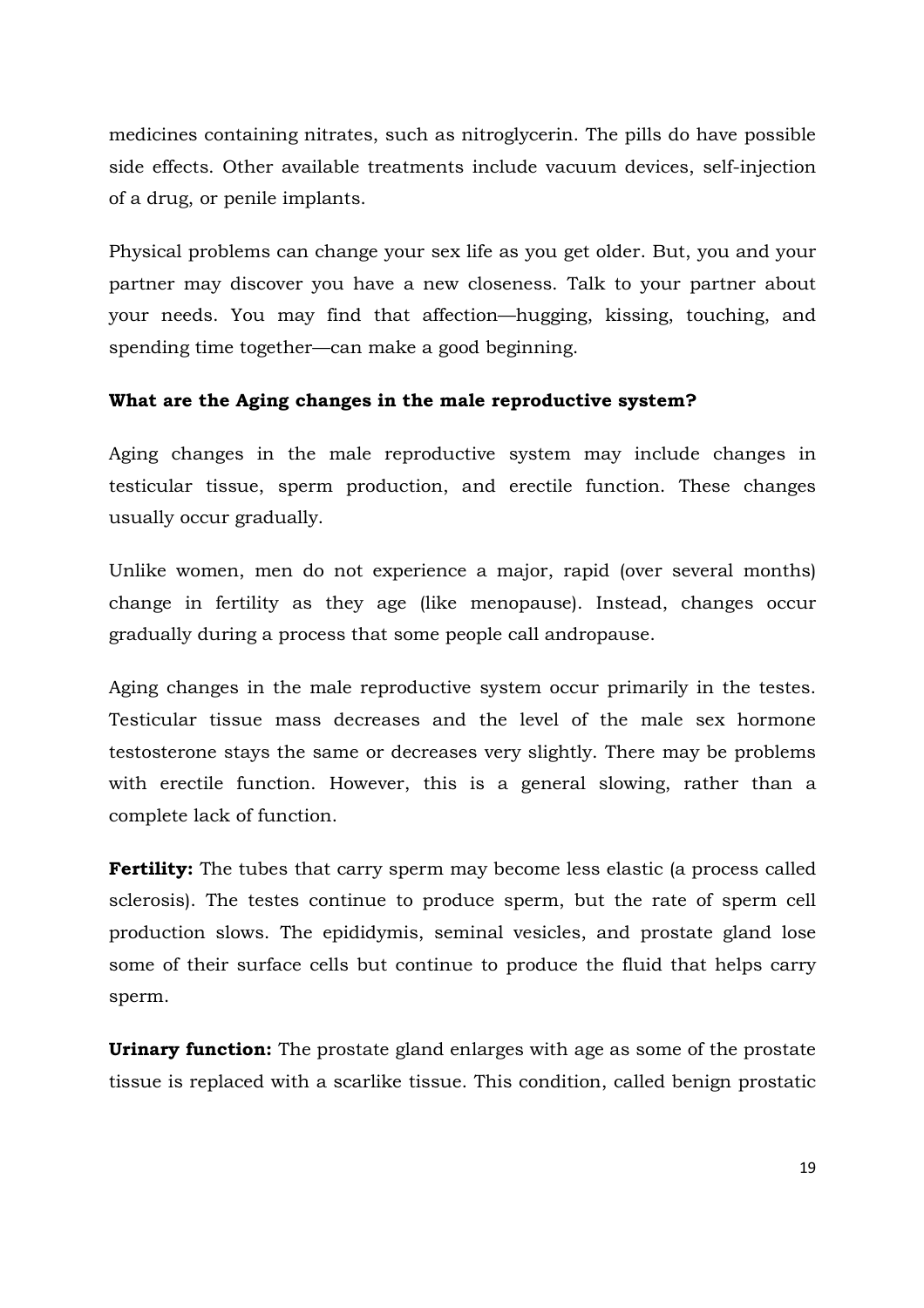hypertrophy (BPH), affects about 50% of men. This may cause problems with slowed urination, as well as with ejaculation.

In both men and women, reproductive system changes are closely related to changes in the urinary system.

#### **What is the effect of such changes?**

Fertility varies from man to man, and age is not a good predictor of male fertility. Prostate function is not closely related to fertility, and a man can father children even if his prostate gland has been removed. Some fairly old men can (and do) father children.

The volume of fluid ejaculated usually remains the same, but there are fewer living sperm in the fluid.

Decreases in the sex drive (libido) may occur in some men. Sexual responses may become slower and less intense. This may be related to decreased testosterone level, but it may also result from psychological or social changes related to aging (such as the lack of a willing partner), illness, chronic conditions, or medications.

Aging by itself does not prevent a man from being able to enjoy sexual relationships.

#### **What are the common problems?**

Erectile dysfunction (ED) may be a concern for aging men. It is normal for erections to occur less frequently than when a man was younger, and aging men often have less ability to experience repeated ejaculation. However, ED is most often the result of a medical or psychological problem rather than simple aging, and 90% of ED is believed to be of medical rather than psychological origin.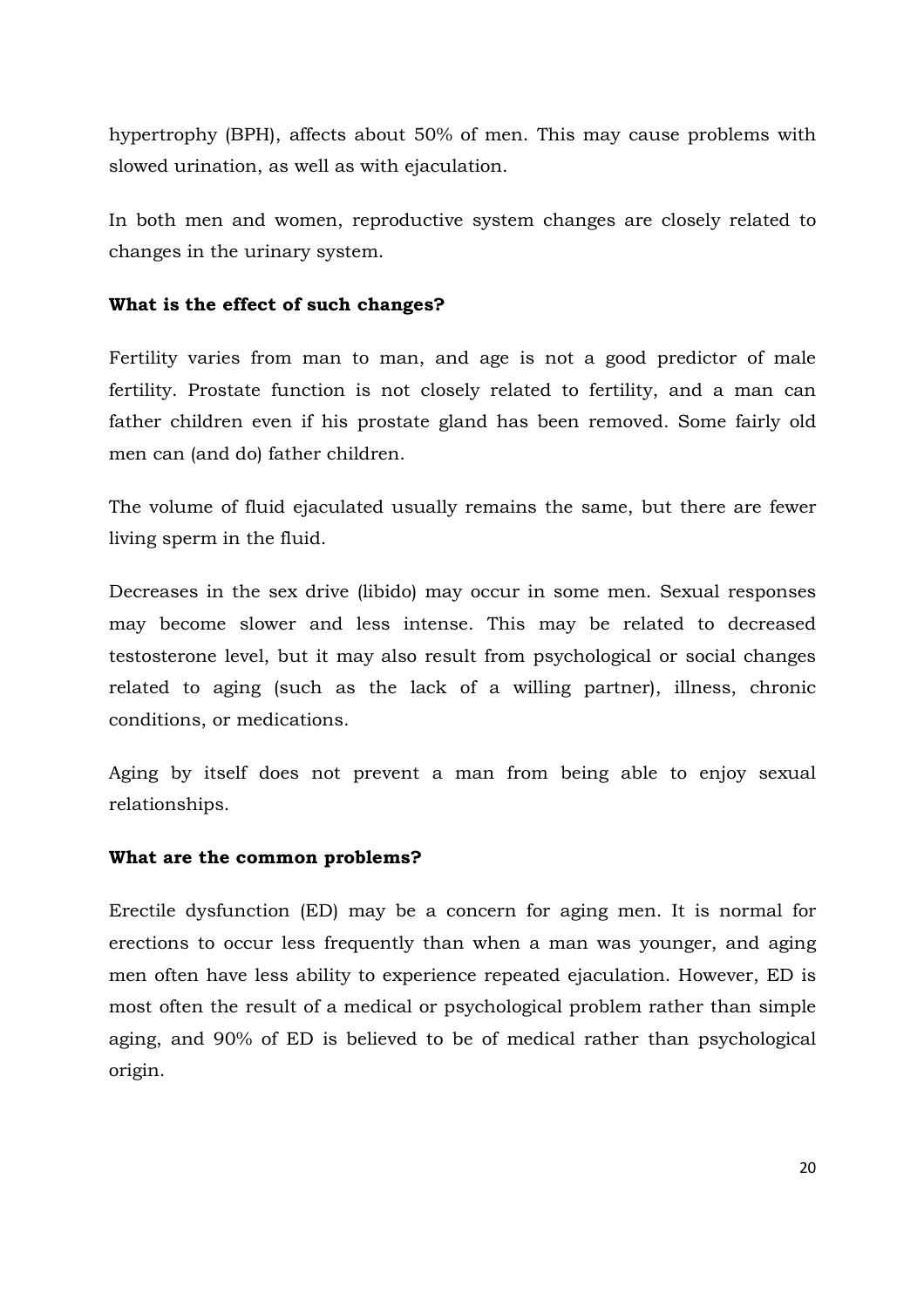Medications (especially those used to treat hypertension and certain other conditions) can cause some men to be unable to develop or maintain enough of an erection for intercourse. Disorders such as diabetes can also cause ED.

Erectile dysfunction that is caused by medications or illness is often successfully treated. Talk to your primary health care provider or a urologist if you are concerned about this condition.

BPH may eventually interfere with urination. The enlarged prostate partially blocks the tube that drains the urinary bladder (urethra). Changes in the prostate gland make elderly men more likely to have urinary tract infections.

Backup of urine into the kidneys (vesicoureteral reflux) may develop if the bladder is not fully drained. If this is not treated, it can eventually lead to kidney failure.

Prostate gland infections or inflammation ( prostatitis) may also occur. Prostate cancer becomes more common as men age. It is one of the most frequent causes of cancer death in men. Bladder cancer also becomes more common with age. Testicular cancers are possible, but these occur more often in younger men.

#### **How can this be prevented?**

Many physical age-related changes, such as prostate enlargement or testicular atrophy, are not preventable. Getting treatment for health disorders (such as high blood pressure and diabetes) that lead to changes in urinary and sexual health may prevent later problems with urinary and sexual function.

Changes in sexual response are most often related to factors other than simple aging. Older men are more likely to have good sex if they have continued to have sexual activity during middle age.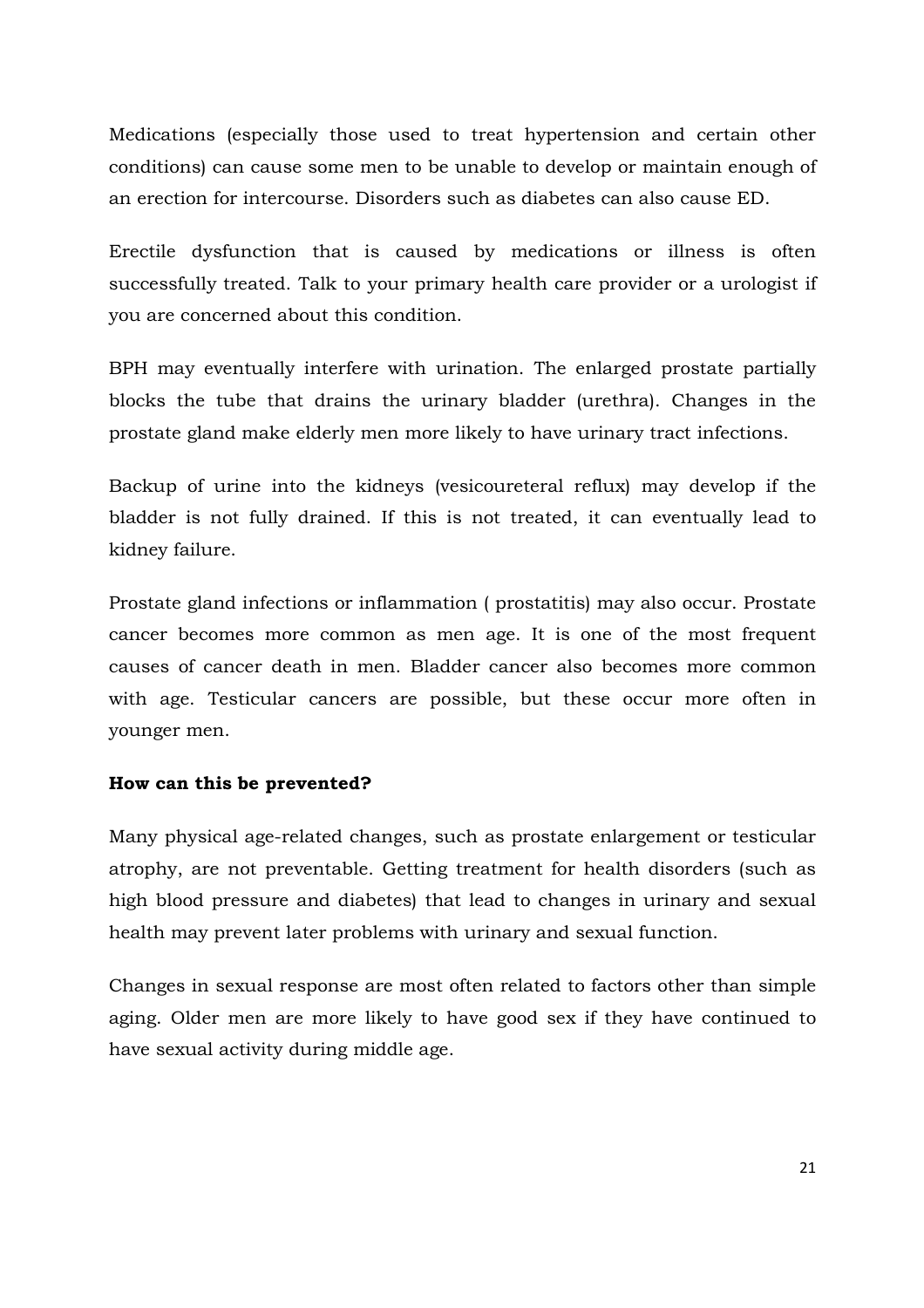#### **Male menopause: Myth or reality?**

Aging-related hormone changes in men — sometimes called male menopause — are different from those in women. Understand signs, symptoms and treatment options.

Hormone changes are a natural part of aging. Unlike the more dramatic reproductive hormone plunge that occurs in women during menopause, however, sex hormone changes in men occur gradually — over a period of many years. Here's what to expect, and what you can do about it.

#### **Debunking the male menopause myth**

The term "male menopause" is sometimes used to describe decreasing testosterone levels or a reduction in the bioavailability of testosterone related to aging. Female menopause and so-called male menopause are two different situations, however. In women, ovulation ends and hormone production plummets during a relatively short period of time. In men, hormone production and testosterone bioavailability decline more gradually. The effects — such as changes in sexual function, energy level or mood — tend to be subtle and might go unnoticed for years.

So what's the best way to refer to so-called male menopause? Many doctors use the term "andropause" to describe aging-related hormone changes in men. Other terms for so-called male menopause include testosterone deficiency, androgen deficiency of the aging male and late-onset hypogonadism.

#### **Understanding male hormones over time**

Testosterone levels vary greatly among men. In general, however, older men tend to have lower testosterone levels than do younger men. Testosterone levels gradually decline throughout adulthood — about 1 percent a year after age 30 on average. By about age 70, the decrease in a man's testosterone level can be as much as 50 percent.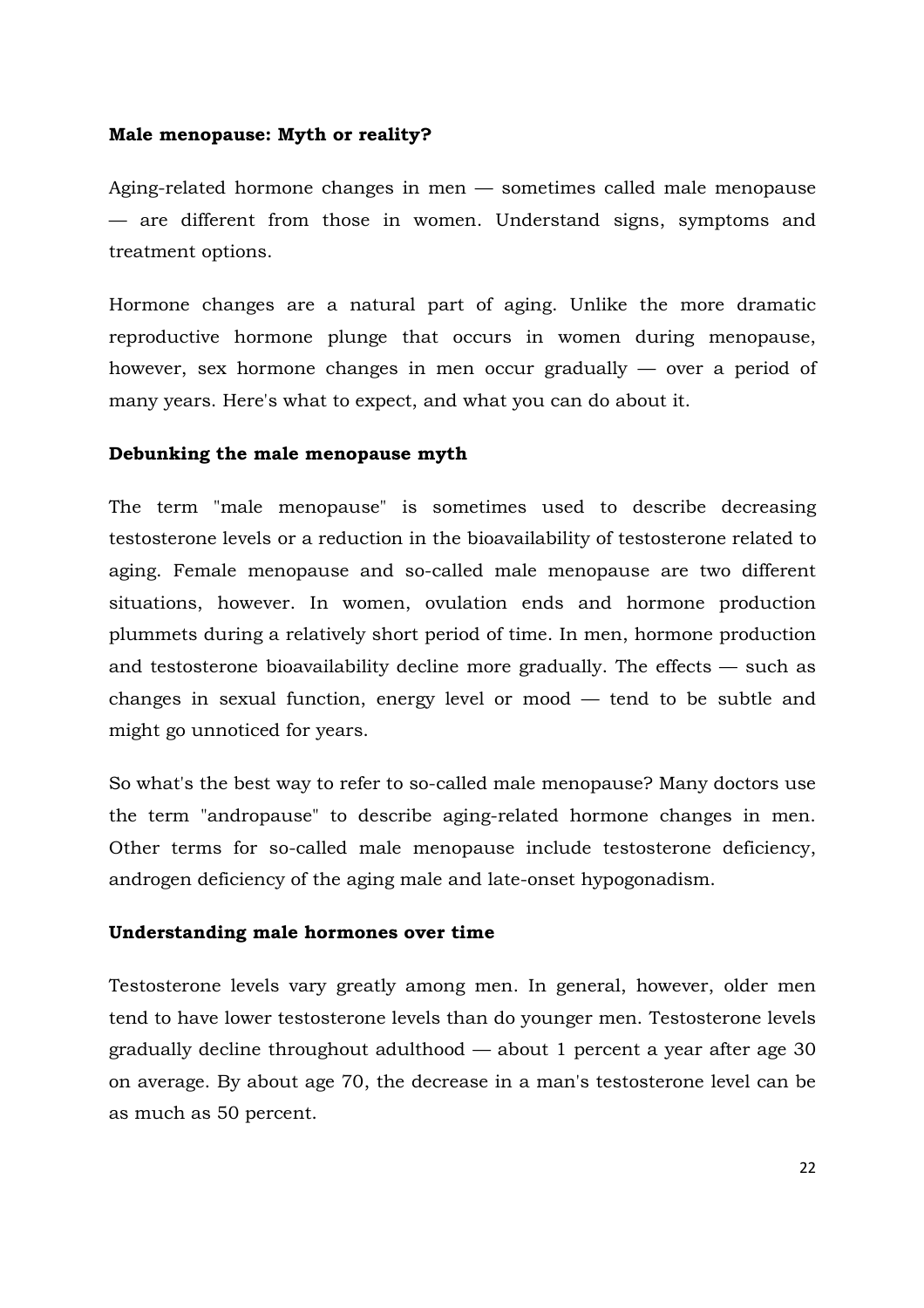# **Penis-enlargement products: Do they work?**

Tempted by products that claim to increase penis size? Get the facts about what to expect from male-enhancement pills, pumps, exercises and surgeries.

Penis-enlargement products and procedures aren't difficult to find. Men's magazines, radio shows and the Internet are full of ads for pumps, pills, weights, exercises and even surgeries that claim to increase the length and width of your penis.

However, there's very little scientific support for any nonsurgical methods to enlarge the penis. And no reputable medical organization endorses penis surgery for purely cosmetic reasons. Most of the techniques you see advertised are ineffective, and some can damage your penis. So think twice before trying any of them.

# **Penis size: What's normal, what's not?**

The fear that your penis looks too small or is too small to satisfy your partner during sex is a common fear. But a number of studies have shown that most men who think their penises are too small actually have normal-sized penises. Similarly, studies suggest than many men have an exaggerated idea of what constitutes "normal" penis size. Consider that:

- The average penis measures somewhere between 3 and 5 inches (or about 8 to 13 centimeters) when not erect, and between 5 and 7 inches (13 to 18 centimeters) when erect.
- A penis is considered abnormally small only if it measures less than 3 inches (or about 7 centimeters) when erect, a condition called micropenis.

#### **How do partners view penis size?**

The popular media and advertisers would have you believe that your partner cares deeply about penis size. The issue of attraction is complex, but numerous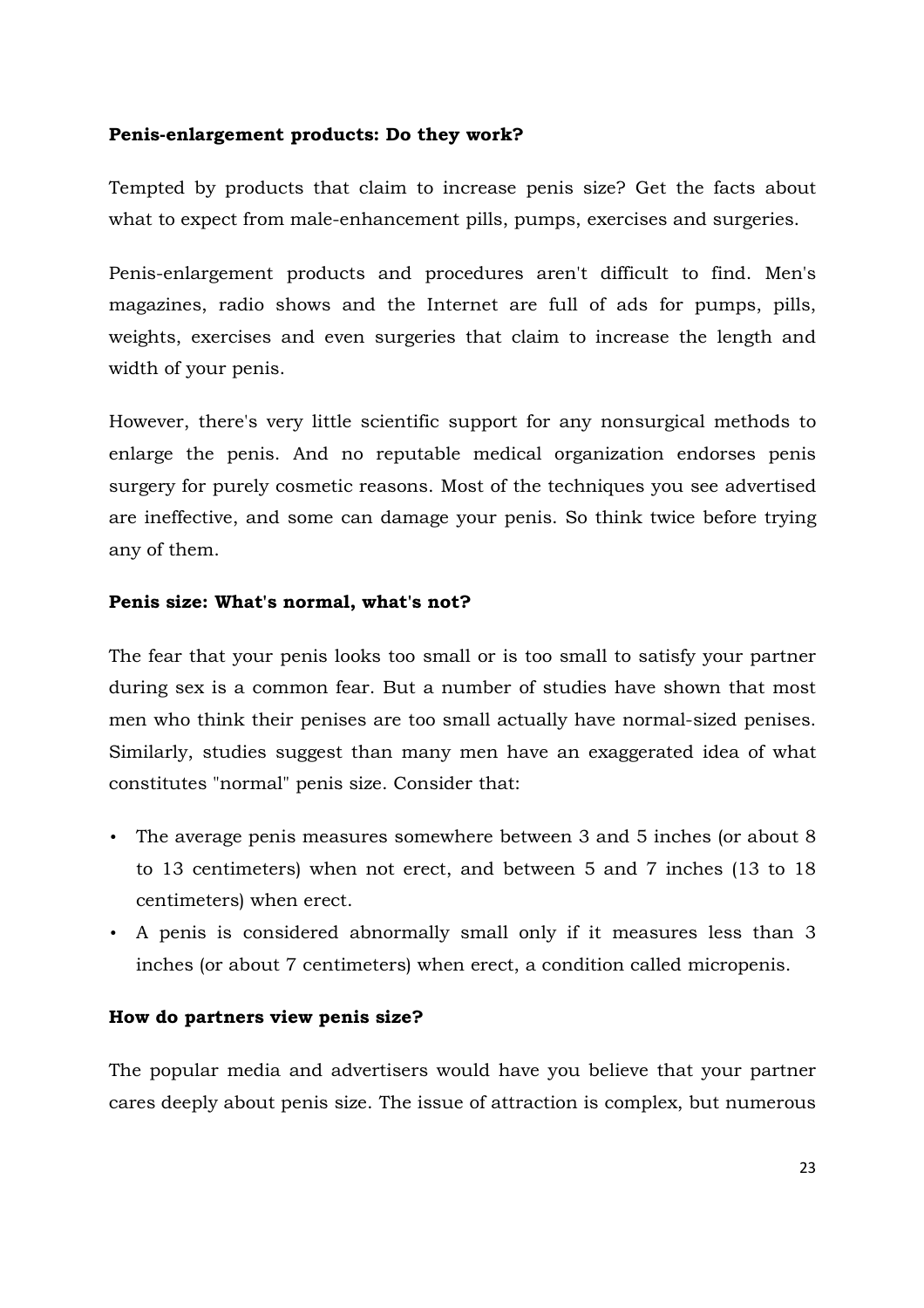studies suggest that penis size is much lower on the list of priorities for women than such issues as a man's personality. Unfortunately, there's little research about gay men's perceptions about their partners' penis size. But keep in mind that understanding your partner's needs and desires is more likely to improve your sexual relationship than trying to change the size of your penis.

#### **What are the Penis-enlargement methods?**

Most advertised penis-enlargement methods are ineffective, and some can cause permanent damage to your penis. Here are some of the most widely promoted products and techniques:

- **Pills and lotions.** These usually contain vitamins, minerals, herbs or hormones that claim to enlarge the penis. None of these products has been proved to work, and some may be harmful.
- **Vacuum pumps.** Because pumps draw blood into the penis and make it swell, they're sometimes used in the treatment of erectile dysfunction. Using a penis pump more often and for longer than typically used for erectile dysfunction can damage elastic tissue in the penis, leading to less-firm erections. Using a vacuum pump can create an illusion of a larger penis, but results are not permanent.
- **Exercises.** Sometimes called jelqing, these exercises use a hand-over-hand motion to push blood from the base to the head of your penis. Although this technique appears safer than other methods, it can lead to scar formation, pain and disfigurement. There are no scientific studies that indicate this technique is effective at increasing penis size.
- **Stretching.** Stretching consists of attaching a stretcher or extender device to the penis. These devices exert traction on the penis. A few small studies have reported increases of half an inch to almost an inch (about 1 to 2 cm) in length with these devices. However, the studies are not of high quality and more rigorous research is needed before this technique can be considered safe and effective.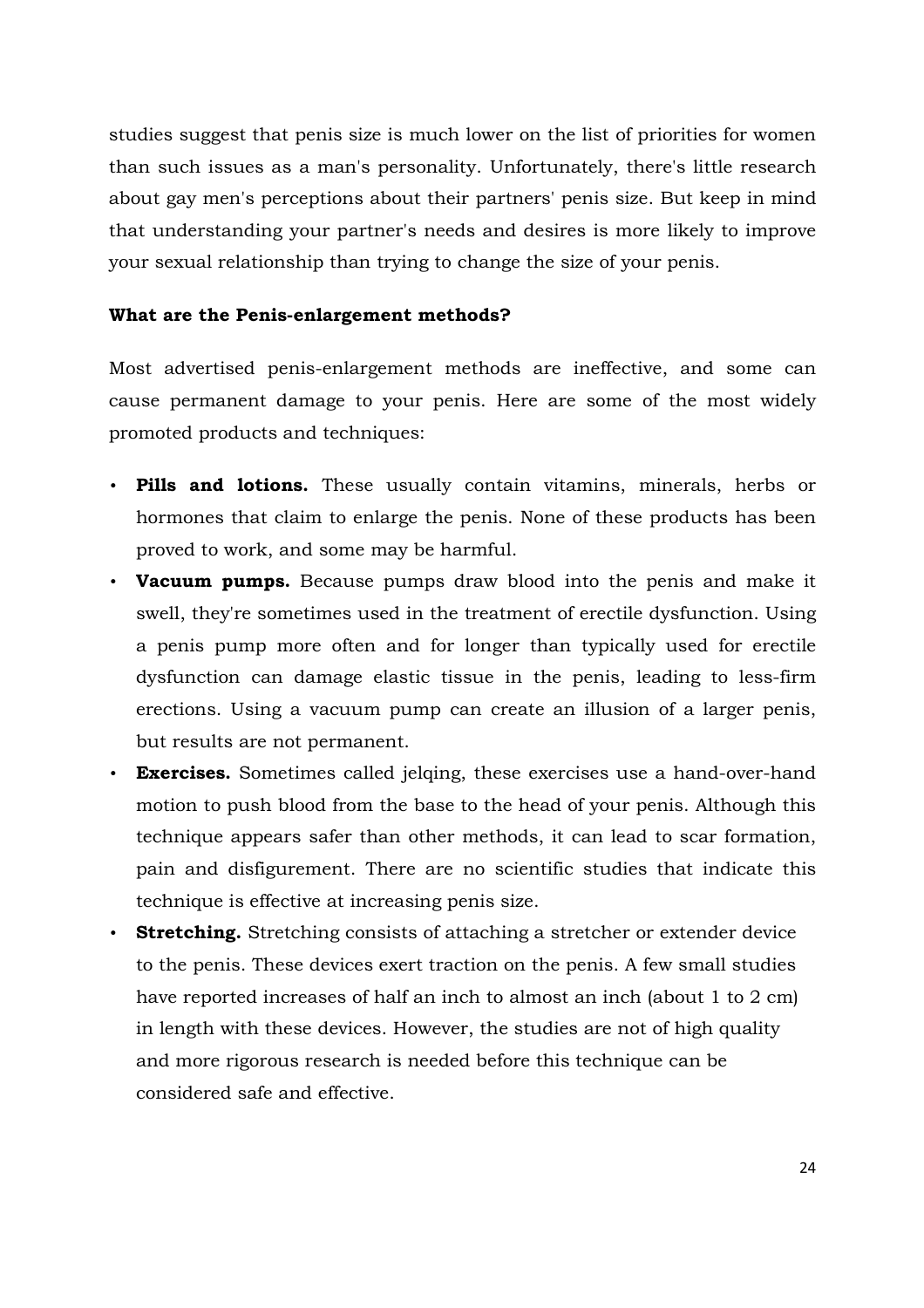#### **What are health issues that only affect men?**

There is much we can do to protect our health. Routine visits with a health care provider can help prevent serious illness. They can also diagnose and treat the common conditions that affect men. Whether you see your health care provider regularly, or if you have not yet made your first appointment, you may have many questions about men's health.

The goal is to give you up-to-date, clear information that helps you better understand your sexual and reproductive health. We hope these pages give you the facts and tools you need to protect your health and to protect the health of men you care about.

#### **Selected bibliography**

 $\sim 10$  $\tilde{\phi}$ 

- 1. Brewis IA, Moore HDM. Molecular mechanisms of gamete recognition and fusion at fertilization. Hum.Reprod 1997;12 Natl.Suppl.,JBFS 2(2), 156-165
- 2. Le Gac F., de Kretser DM. Inhibin production by Sertoli cell culture. Mol Cell Endocrin( Netherlands) 1982;28(3):487-488
- 3. de Kretser DM., Loveland KL., Meinhardt A., Simorangkir D., Wreford N. Spermatogenesis. Hum Reprod 1998;13 suppl 1:1-8
- 4. Kupker W., Diedrich K., Edwards RG. Principles of Mammalian fertilization. Hum Reprod 1998;13 suppl. 1:20-32
- 5. Tostain JL, et al. Testosterone deficiency: A common, unrecognized syndrome. Nature Clinical Practice Urology. 2008;5:388.
- 6. Bhasin S, et al. Testosterone therapy in adult men with androgen deficiency syndromes: An Endocrine Society clinical practice guideline. The Journal of Clinical Endocrinology & Metabolism. 2006;91:1995.
- 7. Amore M, et al. Partial androgen deficiency, depression and testosterone treatment in aging men. Aging Clinical and Experimental Research. 2009;21:1.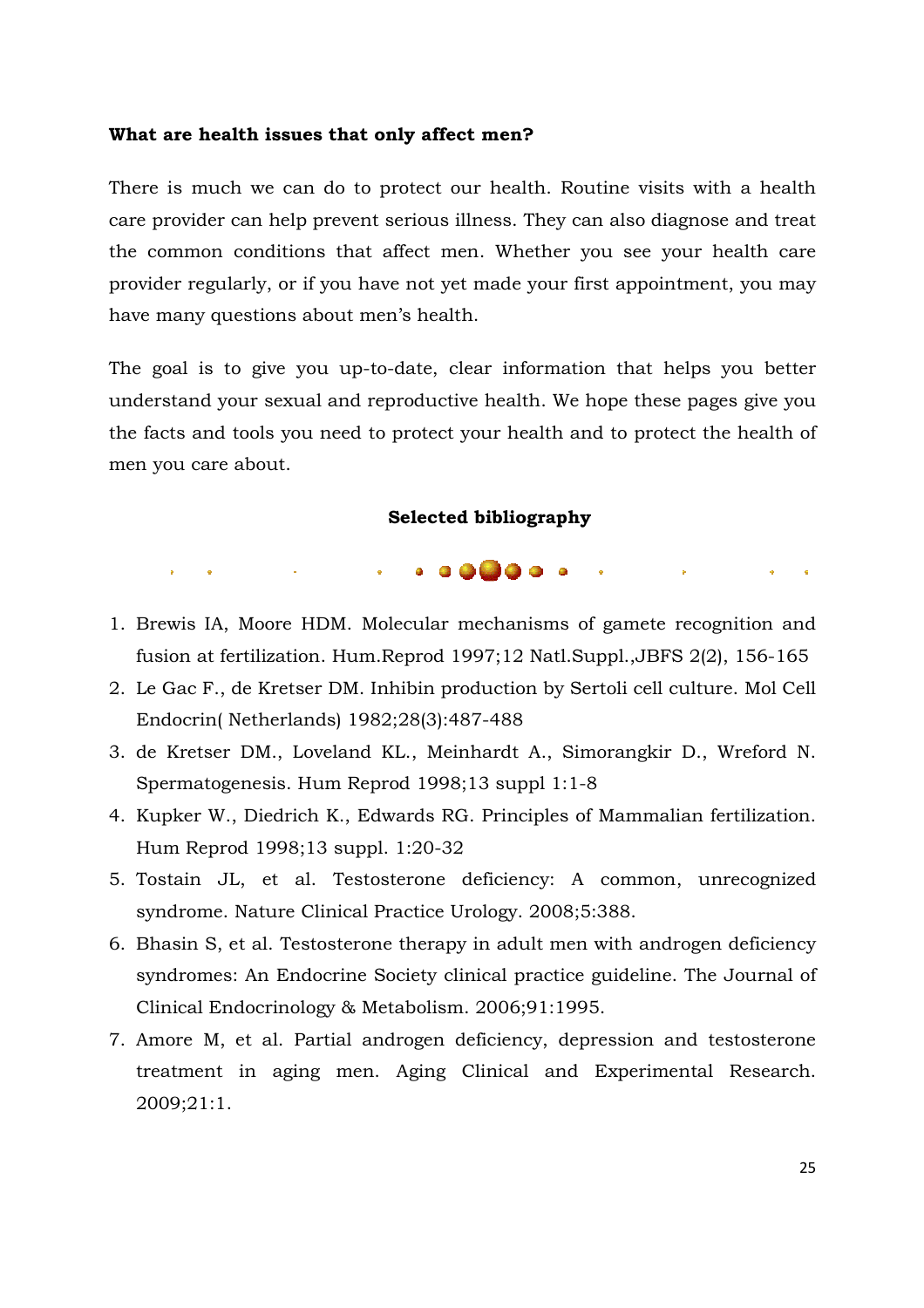- 8. Harman SM. Endocrine changes with aging. http://www.uptodate.com/home/index.html. Accessed March 30, 2011.
- 9. Mondaini N, et al. Penile length is normal in most men seeking penile lengthening procedures. International Journal of Impotence Research. 2002;14:283.
- 10. Shamloul R. Treatment of men complaining of short penis. Urology. 2005;65:1183.
- 11. Francken AB, et al. What importance do women attribute to the size of the penis? Journal of European Urology. 2002;42:426.
- 12. Aghamir MK, et al. A vacuum device for penile elongation: Fact or fiction? BJU International. 2004;97:777.
- 13. Vardi Y, et al. Is penile enlargement an ethical procedure for patients with a normal-sized penis? European Urology. 2006;49:609.
- 14. Li C, et al. Penile suspensory ligament division for penile augmentation: Indications and results. European Urology. 2006;49:729.
- 15. Vardi Y, et al. A critical analysis of penile enhancement procedures for patients with normal penile size: Surgical techniques. European Urology. 2008;54:1042.
- 16. Vardi Y, et al. The status of penile enhancement procedures. Current Opinion in Urology. 2009;19:601.
- 17. Bhasin S, et al. Testosterone therapy in adult men with androgen deficiency syndromes: An Endocrine Society clinical practice guideline. The Journal of Clinical Endocrinology & Metabolism. 2006;91:1995.
- 18. Amore M, et al. Partial androgen deficiency, depression and testosterone treatment in aging men. Aging Clinical and Experimental Research. 2009;21:1.
- 19. Harman SM. Endocrine changes with aging. http://www.uptodate.com/home/index.html. Accessed March 30, 2011.
- 20. Mondaini N, et al. Penile length is normal in most men seeking penile lengthening procedures. International Journal of Impotence Research. 2002;14:283.